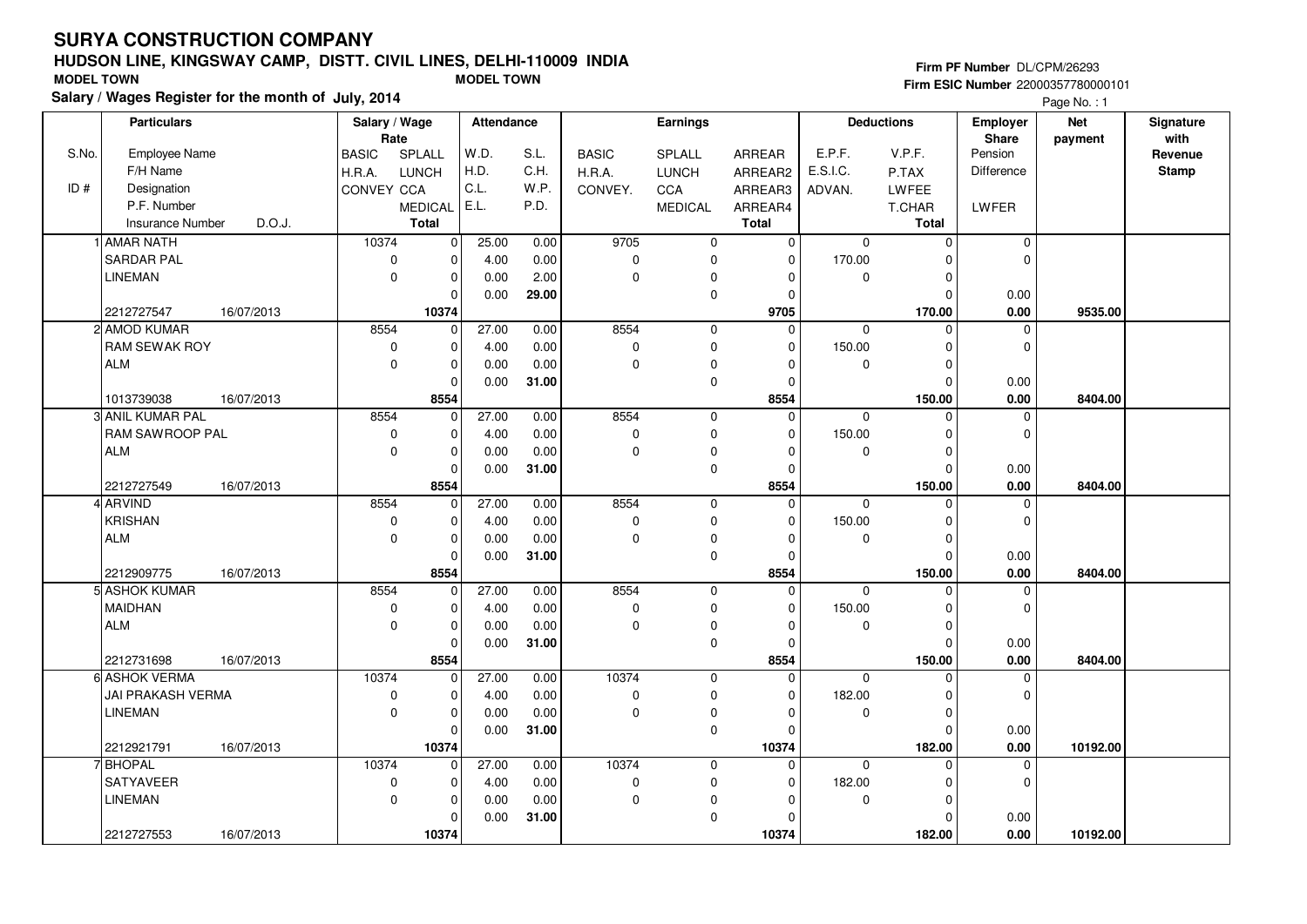#### **HUDSON LINE, KINGSWAY CAMP, DISTT. CIVIL LINES, DELHI-110009 INDIAFirm ESIC Number** 22000357780000101 **MODEL TOWN MODEL TOWN**

**Salary / Wages Register for the month of July, 2014**

**Firm PF Number** DL/CPM/26293

|       | <b>Particulars</b>      |            | Salary / Wage        |                | Attendance |          |              | <b>Earnings</b> |                |             | <b>Deductions</b> | <b>Employer</b>  | <b>Net</b> | Signature       |
|-------|-------------------------|------------|----------------------|----------------|------------|----------|--------------|-----------------|----------------|-------------|-------------------|------------------|------------|-----------------|
| S.No. | <b>Employee Name</b>    |            | Rate<br><b>BASIC</b> | SPLALL         | W.D.       | S.L.     | <b>BASIC</b> | <b>SPLALL</b>   | ARREAR         | E.P.F.      | V.P.F.            | Share<br>Pension | payment    | with<br>Revenue |
|       | F/H Name                |            |                      | <b>LUNCH</b>   | H.D.       | C.H.     |              |                 |                | E.S.I.C.    | P.TAX             | Difference       |            | <b>Stamp</b>    |
| ID#   |                         |            | H.R.A.               |                | C.L.       | W.P.     | H.R.A.       | <b>LUNCH</b>    | ARREAR2        |             |                   |                  |            |                 |
|       | Designation             |            | CONVEY CCA           |                | E.L.       |          | CONVEY.      | CCA             | ARREAR3        | ADVAN.      | LWFEE             |                  |            |                 |
|       | P.F. Number             |            |                      | <b>MEDICAL</b> |            | P.D.     |              | <b>MEDICAL</b>  | ARREAR4        |             | T.CHAR            | LWFER            |            |                 |
|       | <b>Insurance Number</b> | D.O.J.     |                      | <b>Total</b>   |            |          |              |                 | Total          |             | <b>Total</b>      |                  |            |                 |
|       | 8 DEVENDER KUMAR        |            | 8554                 | $\mathbf 0$    | 27.00      | 0.00     | 8554         | $\mathbf 0$     | $\overline{0}$ | $\mathbf 0$ | $\mathbf 0$       | $\pmb{0}$        |            |                 |
|       | <b>SHRI RAM</b>         |            | $\mathbf 0$          | $\mathbf 0$    | 4.00       | 0.00     | $\pmb{0}$    | $\mathbf 0$     | 0              | 150.00      | $\Omega$          | 0                |            |                 |
|       | ALM                     |            | $\mathbf 0$          | 0              | 0.00       | 0.00     | $\pmb{0}$    | 0               | O              | 0           | $\mathbf 0$       |                  |            |                 |
|       |                         |            |                      |                | 0.00       | 31.00    |              | $\pmb{0}$       | $\Omega$       |             | $\Omega$          | 0.00             |            |                 |
|       | 2212727556              | 16/07/2013 |                      | 8554           |            |          |              |                 | 8554           |             | 150.00            | 0.00             | 8404.00    |                 |
|       | 9 DEVI SINGH            |            | 10374                | 0              | 27.00      | 0.00     | 10374        | $\mathbf 0$     | $\mathbf 0$    | 0           | 0                 | 0                |            |                 |
|       | <b>MAKRAND PAL</b>      |            | $\mathbf 0$          | $\mathbf 0$    | 4.00       | 0.00     | $\pmb{0}$    | $\mathbf 0$     | $\Omega$       | 182.00      | $\Omega$          | $\mathbf 0$      |            |                 |
|       | <b>LINEMAN</b>          |            | $\mathbf 0$          | $\mathbf 0$    | 0.00       | 0.00     | $\pmb{0}$    | $\pmb{0}$       | $\Omega$       | 0           | $\Omega$          |                  |            |                 |
|       |                         |            |                      | $\Omega$       | 0.00       | 31.00    |              | $\mathbf 0$     | $\Omega$       |             | $\Omega$          | 0.00             |            |                 |
|       | 2212727557              | 16/07/2013 |                      | 10374          |            |          |              |                 | 10374          |             | 182.00            | 0.00             | 10192.00   |                 |
|       | 10 DINESH KUMAR         |            | 10374                | 0              | 19.00      | 0.00     | 7362         | $\mathbf 0$     | $\mathbf 0$    | $\Omega$    | $\Omega$          | $\mathbf 0$      |            |                 |
|       | <b>RAM KALAN SINGH</b>  |            | $\mathbf 0$          | $\Omega$       | 3.00       | 0.00     | $\mathsf 0$  | 0               | $\Omega$       | 129.00      | $\Omega$          | $\Omega$         |            |                 |
|       | <b>LINEMAN</b>          |            | $\mathbf 0$          | $\mathbf 0$    | 0.00       | 9.00     | $\Omega$     | $\mathbf 0$     | $\Omega$       | $\Omega$    | $\Omega$          |                  |            |                 |
|       |                         |            |                      | $\Omega$       | 0.00       | 22.00    |              | $\pmb{0}$       | $\Omega$       |             | $\Omega$          | 0.00             |            |                 |
|       | 2212727558              | 16/07/2013 |                      | 10374          |            |          |              |                 | 7362           |             | 129.00            | $0.00\,$         | 7233.00    |                 |
|       | 11 GREAT MINZ           |            | 8554                 | $\Omega$       | 26.00      | 0.00     | 8278         | $\mathbf 0$     | $\overline{0}$ | $\Omega$    | $\Omega$          | 0                |            |                 |
|       | <b>MAHUL MINZ</b>       |            | $\mathbf 0$          | $\mathbf 0$    | 4.00       | 0.00     | $\pmb{0}$    | $\mathbf 0$     | $\Omega$       | 145.00      | $\Omega$          | $\Omega$         |            |                 |
|       | <b>ALM</b>              |            | $\mathbf 0$          | $\Omega$       | 0.00       | 1.00     | $\mathbf 0$  | $\pmb{0}$       | $\Omega$       | $\mathbf 0$ | $\Omega$          |                  |            |                 |
|       |                         |            |                      | $\Omega$       | 0.00       | 30.00    |              | $\mathbf 0$     | $\mathbf 0$    |             | $\Omega$          | 0.00             |            |                 |
|       | 2212727559              | 16/07/2013 |                      | 8554           |            |          |              |                 | 8278           |             | 145.00            | 0.00             | 8133.00    |                 |
|       | 12 JAG MOHAN            |            | 10374                | $\mathbf 0$    | 27.00      | 0.00     | 10374        | $\mathbf 0$     | $\overline{0}$ | $\Omega$    | $\Omega$          | $\overline{0}$   |            |                 |
|       | <b>RAJA RAM</b>         |            | $\mathbf 0$          | $\Omega$       | 4.00       | 0.00     | $\pmb{0}$    | $\mathbf 0$     | $\Omega$       | 182.00      | $\Omega$          | $\mathbf 0$      |            |                 |
|       | LINEMAN                 |            | $\mathbf 0$          | $\mathbf 0$    | 0.00       | 0.00     | $\pmb{0}$    | 0               | $\Omega$       | 0           | 0                 |                  |            |                 |
|       |                         |            |                      | $\Omega$       | 0.00       | 31.00    |              | $\pmb{0}$       | $\Omega$       |             | $\Omega$          | 0.00             |            |                 |
|       | 2212727562              | 16/07/2013 |                      | 10374          |            |          |              |                 | 10374          |             | 182.00            | 0.00             | 10192.00   |                 |
|       | 13 JAGDISH YADAV        |            | 8554                 | $\Omega$       | 27.00      | 0.00     | 8554         | $\mathbf 0$     | 0              | $\mathbf 0$ | $\Omega$          | $\Omega$         |            |                 |
|       | <b>RAM NARESH YADAV</b> |            | $\mathbf 0$          | $\mathbf 0$    | 4.00       | 0.00     | $\pmb{0}$    | $\mathbf 0$     | $\Omega$       | 150.00      | $\Omega$          | $\mathbf 0$      |            |                 |
|       | <b>ALM</b>              |            | $\mathbf 0$          | $\mathbf 0$    | 0.00       | 0.00     | $\pmb{0}$    | $\pmb{0}$       | $\Omega$       | 0           | $\mathbf 0$       |                  |            |                 |
|       |                         |            |                      |                | 0.00       | 31.00    |              | 0               | 0              |             | $\Omega$          | 0.00             |            |                 |
|       | 1013726467              | 16/07/2013 |                      | 8554           |            |          |              |                 | 8554           |             | 150.00            | 0.00             | 8404.00    |                 |
|       | 14 JANMAJAY             |            | 8554                 | 0              | 0.00       | 0.00     | 0            | $\mathbf 0$     | $\Omega$       | $\mathbf 0$ | $\mathbf 0$       | $\mathbf 0$      |            |                 |
|       | <b>GAJENDER YADAV</b>   |            | $\mathbf 0$          | $\mathbf 0$    | 0.00       | 0.00     | 0            | 0               | $\Omega$       | $0.00\,$    | $\Omega$          | $\mathbf 0$      |            |                 |
|       | <b>ALM</b>              |            | $\mathbf 0$          | $\mathbf 0$    | 0.00       | 31.00    | $\mathbf 0$  | $\pmb{0}$       | $\Omega$       | 0           | $\Omega$          |                  |            |                 |
|       |                         |            |                      |                | 0.00       | $0.00\,$ |              | 0               | $\Omega$       |             | $\Omega$          | 0.00             |            |                 |
|       | 2212921840              | 16/07/2013 |                      | 8554           |            |          |              |                 | $\Omega$       |             | 0.00              | 0.00             | 0.00       |                 |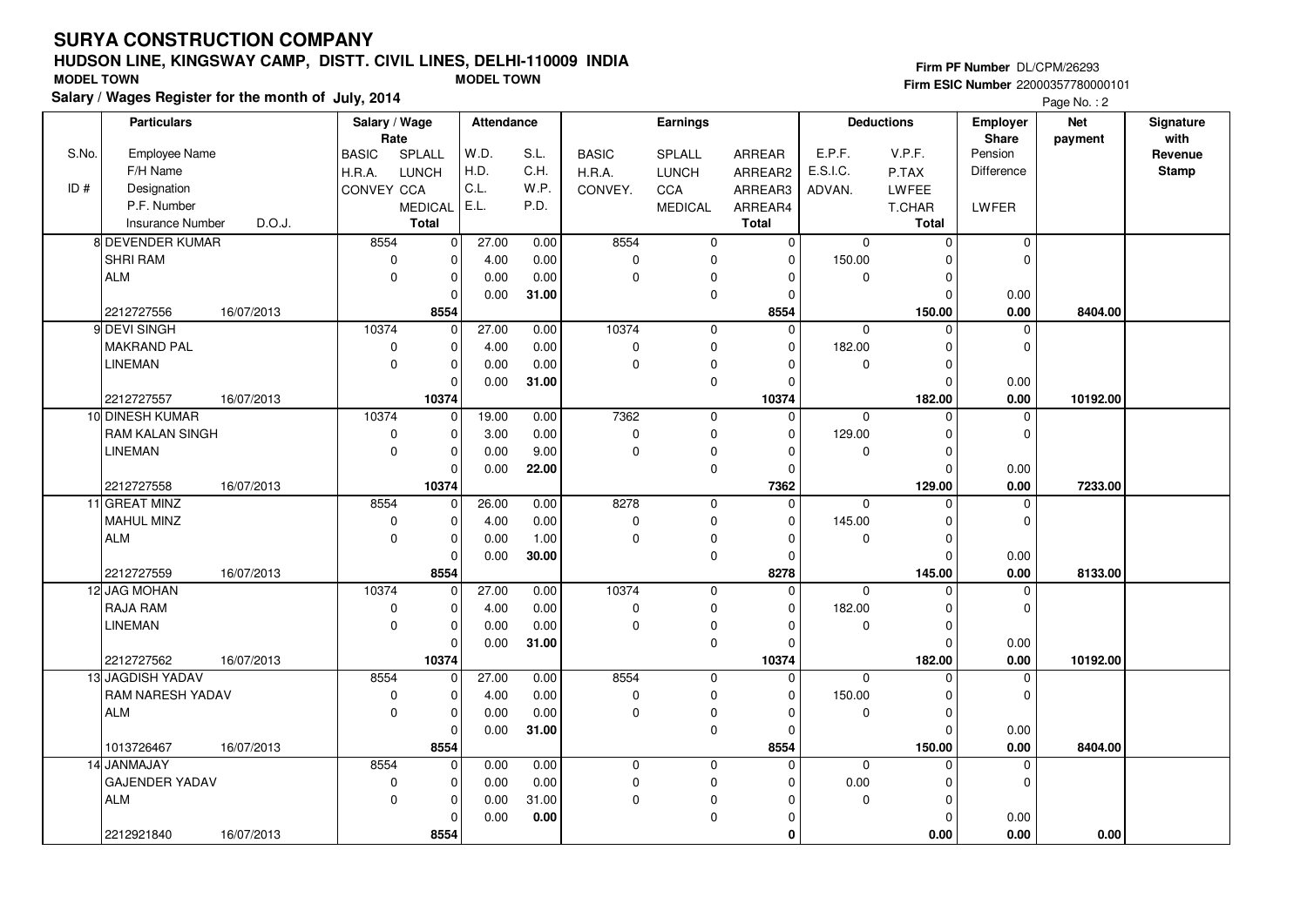#### **HUDSON LINE, KINGSWAY CAMP, DISTT. CIVIL LINES, DELHI-110009 INDIAFirm ESIC Number** 22000357780000101 **MODEL TOWN MODEL TOWN**

**Salary / Wages Register for the month of July, 2014**

**Firm PF Number** DL/CPM/26293

|       | <b>Particulars</b>                | Salary / Wage<br>Rate  |                | Attendance |       |              | Earnings       |               |             | <b>Deductions</b> | <b>Employer</b><br>Share | <b>Net</b> | Signature<br>with |
|-------|-----------------------------------|------------------------|----------------|------------|-------|--------------|----------------|---------------|-------------|-------------------|--------------------------|------------|-------------------|
| S.No. | <b>Employee Name</b>              | <b>BASIC</b><br>SPLALL |                | W.D.       | S.L.  | <b>BASIC</b> | <b>SPLALL</b>  | <b>ARREAR</b> | E.P.F.      | V.P.F.            | Pension                  | payment    | Revenue           |
|       | F/H Name                          | LUNCH<br>H.R.A.        |                | H.D.       | C.H.  | H.R.A.       | <b>LUNCH</b>   | ARREAR2       | E.S.I.C.    | P.TAX             | Difference               |            | <b>Stamp</b>      |
| ID#   | Designation                       | CONVEY CCA             |                | C.L.       | W.P.  | CONVEY.      | CCA            | ARREAR3       | ADVAN.      | LWFEE             |                          |            |                   |
|       | P.F. Number                       |                        | <b>MEDICAL</b> | E.L.       | P.D.  |              | <b>MEDICAL</b> | ARREAR4       |             | T.CHAR            | LWFER                    |            |                   |
|       | D.O.J.<br><b>Insurance Number</b> | <b>Total</b>           |                |            |       |              |                | <b>Total</b>  |             | Total             |                          |            |                   |
|       | 15 JATA SHANKAR                   | 10374                  | $\mathbf 0$    | 17.00      | 0.00  | 6693         | 0              | $\mathbf 0$   | $\mathbf 0$ | $\Omega$          | $\mathbf 0$              |            |                   |
|       | <b>ASHOK KUMAR</b>                | $\pmb{0}$              | $\mathbf 0$    | 3.00       | 0.00  | $\mathbf 0$  | 0              | 0             | 118.00      | ŋ                 | $\mathbf 0$              |            |                   |
|       | <b>LINEMAN</b>                    | $\mathbf 0$            | $\mathbf 0$    | 0.00       | 11.00 | $\Omega$     | 0              | $\Omega$      | $\mathbf 0$ | $\Omega$          |                          |            |                   |
|       |                                   |                        | $\Omega$       | 0.00       | 20.00 |              | 0              | $\Omega$      |             |                   | 0.00                     |            |                   |
|       | 2212727564<br>16/07/2013          |                        | 10374          |            |       |              |                | 6693          |             | 118.00            | 0.00                     | 6575.00    |                   |
|       | 16 JITENDER                       | 8554                   | $\mathbf 0$    | 27.00      | 0.00  | 8554         | $\mathbf 0$    | $\Omega$      | $\mathbf 0$ | $\Omega$          | $\mathbf 0$              |            |                   |
|       | VASUDEV                           | $\mathbf 0$            | $\mathbf 0$    | 4.00       | 0.00  | $\pmb{0}$    | 0              | $\Omega$      | 150.00      | O                 | $\mathbf 0$              |            |                   |
|       | <b>ALM</b>                        | $\mathbf 0$            | $\mathbf 0$    | 0.00       | 0.00  | $\mathbf 0$  | 0              | $\Omega$      | $\mathbf 0$ |                   |                          |            |                   |
|       |                                   |                        | $\Omega$       | 0.00       | 31.00 |              | 0              | $\Omega$      |             | O                 | 0.00                     |            |                   |
|       | 1013583473<br>16/07/2013          |                        | 8554           |            |       |              |                | 8554          |             | 150.00            | 0.00                     | 8404.00    |                   |
|       | 17 KAILASH RAJPUT                 | 10374                  | $\mathbf 0$    | 17.00      | 0.00  | 6693         | $\mathbf 0$    | $\mathbf 0$   | $\mathbf 0$ | $\Omega$          | 0                        |            |                   |
|       | <b>LAL SINGH</b>                  | $\pmb{0}$              | $\mathbf 0$    | 3.00       | 0.00  | $\mathbf 0$  | 0              | $\Omega$      | 118.00      |                   | $\mathbf 0$              |            |                   |
|       | <b>LINEMAN</b>                    | $\mathbf 0$            | $\mathbf 0$    | 0.00       | 11.00 | $\Omega$     | 0              | $\Omega$      | $\mathbf 0$ | $\Omega$          |                          |            |                   |
|       |                                   |                        | $\mathbf 0$    | 0.00       | 20.00 |              | $\mathbf 0$    | $\Omega$      |             | $\Omega$          | 0.00                     |            |                   |
|       | 2212727565<br>16/07/2013          |                        | 10374          |            |       |              |                | 6693          |             | 118.00            | 0.00                     | 6575.00    |                   |
|       | 18 KAUSHAL KUMAR                  | 8554                   | $\mathbf 0$    | 27.00      | 0.00  | 8554         | 0              | $\Omega$      | $\mathbf 0$ | $\Omega$          | 0                        |            |                   |
|       | <b>SARDAR PAL</b>                 | $\mathbf 0$            | $\mathbf 0$    | 4.00       | 0.00  | 0            | 0              | $\Omega$      | 150.00      | <sup>0</sup>      | $\mathbf 0$              |            |                   |
|       | <b>ALM</b>                        | $\mathbf 0$            | $\mathbf 0$    | 0.00       | 0.00  | $\Omega$     | 0              | $\Omega$      | $\mathbf 0$ |                   |                          |            |                   |
|       |                                   |                        | $\Omega$       | 0.00       | 31.00 |              | $\mathbf 0$    | $\Omega$      |             |                   | 0.00                     |            |                   |
|       | 2212727566<br>16/07/2013          |                        | 8554           |            |       |              |                | 8554          |             | 150.00            | 0.00                     | 8404.00    |                   |
|       | 19 MAHADEV                        | 8554                   | $\mathbf 0$    | 26.00      | 0.00  | 8278         | 0              | $\Omega$      | $\Omega$    |                   | 0                        |            |                   |
|       | LAKHU PRASAD YADAV                | $\mathbf 0$            | $\mathbf 0$    | 4.00       | 0.00  | $\mathbf 0$  | 0              | O             | 145.00      |                   | $\mathbf 0$              |            |                   |
|       | <b>ALM</b>                        | $\mathbf 0$            | $\mathbf 0$    | 0.00       | 1.00  | $\Omega$     | 0              | $\Omega$      | $\mathbf 0$ | $\Omega$          |                          |            |                   |
|       |                                   |                        | $\mathbf 0$    | 0.00       | 30.00 |              | 0              | $\Omega$      |             | $\Omega$          | 0.00                     |            |                   |
|       | 2212731706<br>01/08/2013          |                        | 8554           |            |       |              |                | 8278          |             | 145.00            | 0.00                     | 8133.00    |                   |
|       | 20 MAHAVIR PRASAD                 | 10374                  | $\mathbf 0$    | 27.00      | 0.00  | 10374        | $\mathbf 0$    | $\Omega$      | $\mathbf 0$ |                   | 0                        |            |                   |
|       | <b>BUDHAI PRASAD</b>              | $\pmb{0}$              | $\mathbf 0$    | 4.00       | 0.00  | $\mathbf 0$  | 0              | $\Omega$      | 182.00      | $\Omega$          | $\mathbf 0$              |            |                   |
|       | <b>LINEMAN</b>                    | $\mathbf 0$            | $\mathbf 0$    | 0.00       | 0.00  | 0            | 0              | $\Omega$      | 0           | $\Omega$          |                          |            |                   |
|       |                                   |                        | $\Omega$       | 0.00       | 31.00 |              | 0              | $\Omega$      |             |                   | 0.00                     |            |                   |
|       | 2212727569<br>01/11/2013          |                        | 10374          |            |       |              |                | 10374         |             | 182.00            | 0.00                     | 10192.00   |                   |
|       | 21 MANSA RAM                      | 8554                   | $\mathbf 0$    | 27.00      | 0.00  | 8554         | 0              | $\mathbf 0$   | $\mathbf 0$ | $\Omega$          | $\mathbf 0$              |            |                   |
|       | <b>RAM KRISHAN</b>                | $\pmb{0}$              | $\mathbf 0$    | 4.00       | 0.00  | $\pmb{0}$    | 0              | $\Omega$      | 150.00      | ŋ                 | $\Omega$                 |            |                   |
|       | <b>ALM</b>                        | $\mathbf 0$            | $\mathbf 0$    | 0.00       | 0.00  | $\Omega$     | 0              | O             | $\mathbf 0$ | O                 |                          |            |                   |
|       |                                   |                        | $\Omega$       | 0.00       | 31.00 |              | 0              |               |             |                   | 0.00                     |            |                   |
|       | 2212727575<br>16/07/2013          |                        | 8554           |            |       |              |                | 8554          |             | 150.00            | 0.00                     | 8404.00    |                   |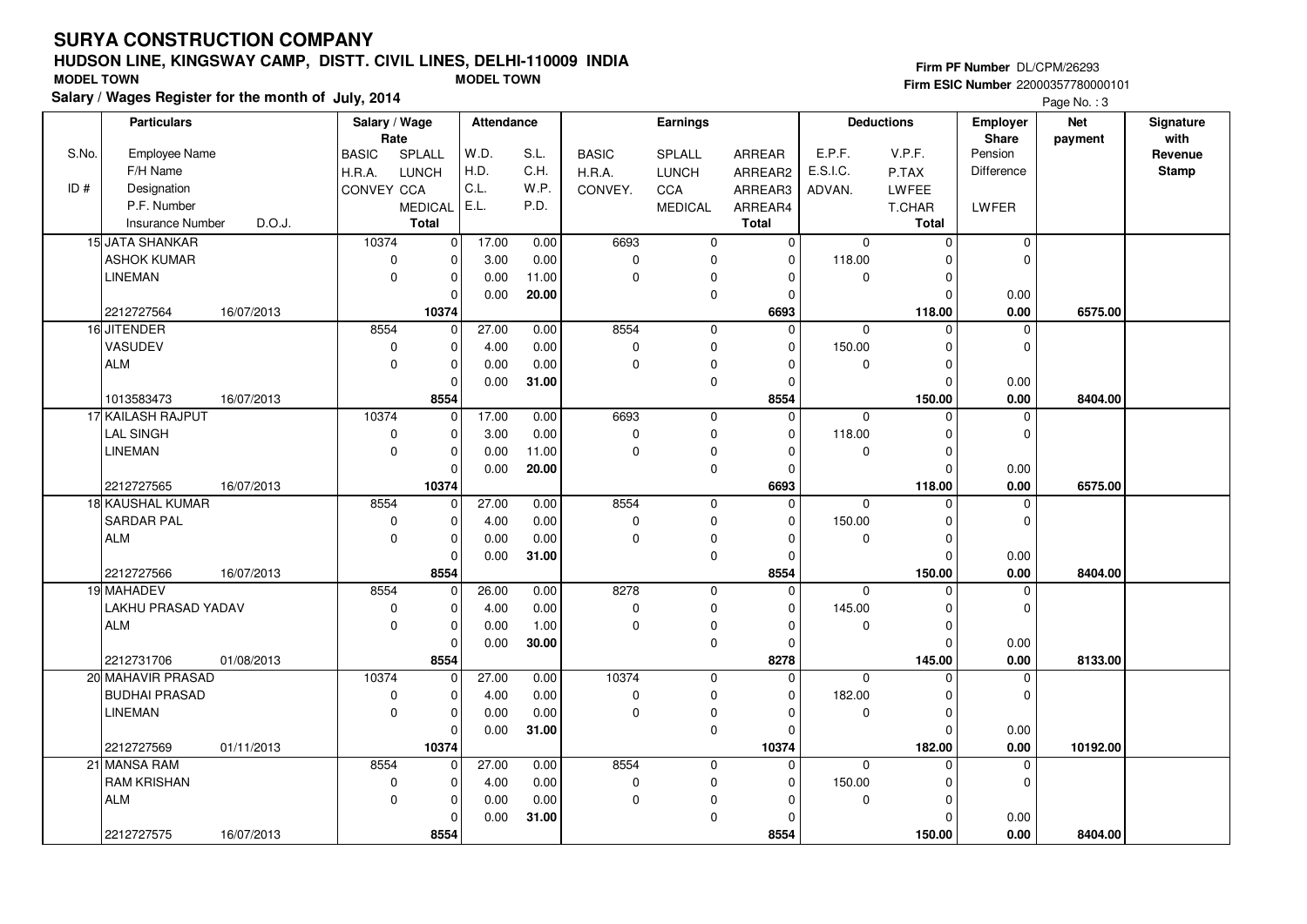#### **HUDSON LINE, KINGSWAY CAMP, DISTT. CIVIL LINES, DELHI-110009 INDIAFirm ESIC Number** 22000357780000101 **MODEL TOWN MODEL TOWN**

**Salary / Wages Register for the month of July, 2014**

**Firm PF Number** DL/CPM/26293

|       | <b>Particulars</b>       |        | Salary / Wage<br>Rate |                | Attendance |       |              | Earnings       |               |             | <b>Deductions</b> | <b>Employer</b><br>Share | <b>Net</b><br>payment | Signature<br>with |
|-------|--------------------------|--------|-----------------------|----------------|------------|-------|--------------|----------------|---------------|-------------|-------------------|--------------------------|-----------------------|-------------------|
| S.No. | Employee Name            |        | <b>BASIC</b>          | SPLALL         | W.D.       | S.L.  | <b>BASIC</b> | SPLALL         | <b>ARREAR</b> | E.P.F.      | V.P.F.            | Pension                  |                       | Revenue           |
|       | F/H Name                 |        | H.R.A.                | <b>LUNCH</b>   | H.D.       | C.H.  | H.R.A.       | <b>LUNCH</b>   | ARREAR2       | E.S.I.C.    | P.TAX             | <b>Difference</b>        |                       | <b>Stamp</b>      |
| ID#   | Designation              |        | CONVEY CCA            |                | C.L.       | W.P.  | CONVEY.      | CCA            | ARREAR3       | ADVAN.      | LWFEE             |                          |                       |                   |
|       | P.F. Number              |        |                       | <b>MEDICAL</b> | E.L.       | P.D.  |              | <b>MEDICAL</b> | ARREAR4       |             | T.CHAR            | LWFER                    |                       |                   |
|       | <b>Insurance Number</b>  | D.O.J. |                       | Total          |            |       |              |                | <b>Total</b>  |             | <b>Total</b>      |                          |                       |                   |
|       | 22 MUKESH KUMAR          |        | 8554                  | $\mathbf 0$    | 26.00      | 0.00  | 8278         | $\mathbf 0$    | $\mathbf 0$   | $\mathbf 0$ | $\mathbf 0$       | $\mathbf 0$              |                       |                   |
|       | <b>GAJODHAR</b>          |        | $\mathbf 0$           | $\mathbf 0$    | 4.00       | 0.00  | $\mathbf 0$  | 0              | $\Omega$      | 145.00      | ŋ                 | $\mathbf 0$              |                       |                   |
|       | ALM                      |        | $\mathbf 0$           | $\pmb{0}$      | 0.00       | 1.00  | $\mathbf 0$  | 0              | $\Omega$      | $\mathbf 0$ | $\Omega$          |                          |                       |                   |
|       |                          |        |                       | $\mathbf 0$    | 0.00       | 30.00 |              | 0              | $\Omega$      |             | O                 | 0.00                     |                       |                   |
|       | 16/07/2013<br>2212727574 |        |                       | 8554           |            |       |              |                | 8278          |             | 145.00            | 0.00                     | 8133.00               |                   |
|       | 23 MUKESH KUMAR          |        | 8554                  | $\mathbf 0$    | 19.00      | 0.00  | 6071         | $\mathbf 0$    | $\Omega$      | 0           | $\Omega$          | $\mathbf 0$              |                       |                   |
|       | JAWALA PRASAD            |        | $\mathbf 0$           | $\mathbf 0$    | 3.00       | 0.00  | $\mathbf 0$  | $\mathbf 0$    | $\Omega$      | 107.00      | O                 | $\mathbf 0$              |                       |                   |
|       | ALM                      |        | $\mathbf 0$           | $\pmb{0}$      | 0.00       | 9.00  | $\mathbf 0$  | 0              |               | $\mathbf 0$ | $\Omega$          |                          |                       |                   |
|       |                          |        |                       | $\mathbf 0$    | 0.00       | 22.00 |              | 0              | $\Omega$      |             | $\Omega$          | 0.00                     |                       |                   |
|       | 2212727577<br>16/07/2013 |        |                       | 8554           |            |       |              |                | 6071          |             | 107.00            | 0.00                     | 5964.00               |                   |
|       | 24 MUKESH KUMAR          |        | 10374                 | $\mathbf{0}$   | 27.00      | 0.00  | 10374        | $\mathbf 0$    | $\Omega$      | $\mathbf 0$ | $\Omega$          | $\mathbf 0$              |                       |                   |
|       | <b>GOVERDHAN</b>         |        | $\mathbf 0$           | $\mathbf 0$    | 4.00       | 0.00  | $\mathbf 0$  | 0              | $\Omega$      | 182.00      | $\Omega$          | $\mathbf 0$              |                       |                   |
|       | <b>TO</b>                |        | $\Omega$              | $\pmb{0}$      | 0.00       | 0.00  | $\Omega$     | 0              | $\Omega$      | $\mathbf 0$ | O                 |                          |                       |                   |
|       |                          |        |                       | $\mathbf 0$    | 0.00       | 31.00 |              | 0              | $\Omega$      |             | $\Omega$          | 0.00                     |                       |                   |
|       | 1013583467<br>16/07/2013 |        |                       | 10374          |            |       |              |                | 10374         |             | 182.00            | 0.00                     | 10192.00              |                   |
|       | 25 NARENDRA              |        | 10374                 | $\mathbf 0$    | 27.00      | 0.00  | 10374        | $\mathbf 0$    | $\Omega$      | $\mathbf 0$ | $\Omega$          | $\mathbf 0$              |                       |                   |
|       | <b>RAM SWAROOP</b>       |        | $\mathbf 0$           | $\mathbf 0$    | 4.00       | 0.00  | $\mathbf 0$  | 0              | $\Omega$      | 182.00      | O                 | $\mathbf 0$              |                       |                   |
|       | <b>TO</b>                |        | $\mathbf 0$           | $\mathbf 0$    | 0.00       | 0.00  | $\mathbf 0$  | 0              |               | $\mathbf 0$ | $\Omega$          |                          |                       |                   |
|       |                          |        |                       | $\mathbf 0$    | 0.00       | 31.00 |              | $\mathbf 0$    | $\Omega$      |             | $\Omega$          | 0.00                     |                       |                   |
|       | 2212948036<br>16/07/2013 |        |                       | 10374          |            |       |              |                | 10374         |             | 182.00            | 0.00                     | 10192.00              |                   |
|       | 26 NARESH                |        | 8554                  | $\mathbf 0$    | 27.00      | 0.00  | 8554         | $\mathbf 0$    | $\mathbf 0$   | $\mathbf 0$ | $\Omega$          | $\mathbf 0$              |                       |                   |
|       | <b>LAIKU PRASAD</b>      |        | $\mathbf 0$           | $\mathbf 0$    | 4.00       | 0.00  | $\pmb{0}$    | $\mathbf 0$    | $\Omega$      | 150.00      | O                 | $\mathbf 0$              |                       |                   |
|       | ALM                      |        | $\mathbf 0$           | $\mathbf 0$    | 0.00       | 0.00  | $\Omega$     | 0              | $\Omega$      | $\mathbf 0$ | $\Omega$          |                          |                       |                   |
|       |                          |        |                       | $\mathbf 0$    | 0.00       | 31.00 |              | $\mathbf 0$    | $\Omega$      |             | O                 | 0.00                     |                       |                   |
|       | 2212727578<br>16/07/2013 |        |                       | 8554           |            |       |              |                | 8554          |             | 150.00            | 0.00                     | 8404.00               |                   |
|       | 27 NARESH DAHIYA         |        | 10374                 | $\mathbf 0$    | 25.00      | 0.00  | 9705         | $\mathbf 0$    | $\Omega$      | $\mathbf 0$ | $\Omega$          | $\mathbf 0$              |                       |                   |
|       | MUKHTYAR SINGH           |        | $\mathbf 0$           | $\mathbf 0$    | 4.00       | 0.00  | $\mathbf 0$  | 0              | $\Omega$      | 170.00      | U                 | $\mathbf 0$              |                       |                   |
|       | <b>LINEMAN</b>           |        | $\mathbf 0$           | $\mathbf 0$    | 0.00       | 2.00  | $\Omega$     | 0              | $\Omega$      | $\mathbf 0$ | O                 |                          |                       |                   |
|       |                          |        |                       | $\mathbf 0$    | 0.00       | 29.00 |              | 0              | $\Omega$      |             | $\Omega$          | 0.00                     |                       |                   |
|       | 2212727580<br>16/07/2013 |        |                       | 10374          |            |       |              |                | 9705          |             | 170.00            | 0.00                     | 9535.00               |                   |
|       | 28 NARESH KUMAR          |        | 10374                 | $\mathbf{0}$   | 27.00      | 0.00  | 10374        | $\mathbf 0$    | $\Omega$      | $\mathbf 0$ | $\Omega$          | $\mathbf 0$              |                       |                   |
|       | <b>RAJ KUMAR</b>         |        | $\mathbf 0$           | $\mathbf 0$    | 4.00       | 0.00  | $\mathbf 0$  | $\mathbf 0$    | $\Omega$      | 182.00      |                   | $\mathbf 0$              |                       |                   |
|       | <b>LINEMAN</b>           |        | $\mathbf 0$           | $\pmb{0}$      | 0.00       | 0.00  | $\mathbf 0$  | 0              | ∩             | 0           | ŋ                 |                          |                       |                   |
|       |                          |        |                       | $\mathbf 0$    | 0.00       | 31.00 |              | $\pmb{0}$      |               |             |                   | 0.00                     |                       |                   |
|       | 2212727581<br>16/07/2013 |        |                       | 10374          |            |       |              |                | 10374         |             | 182.00            | 0.00                     | 10192.00              |                   |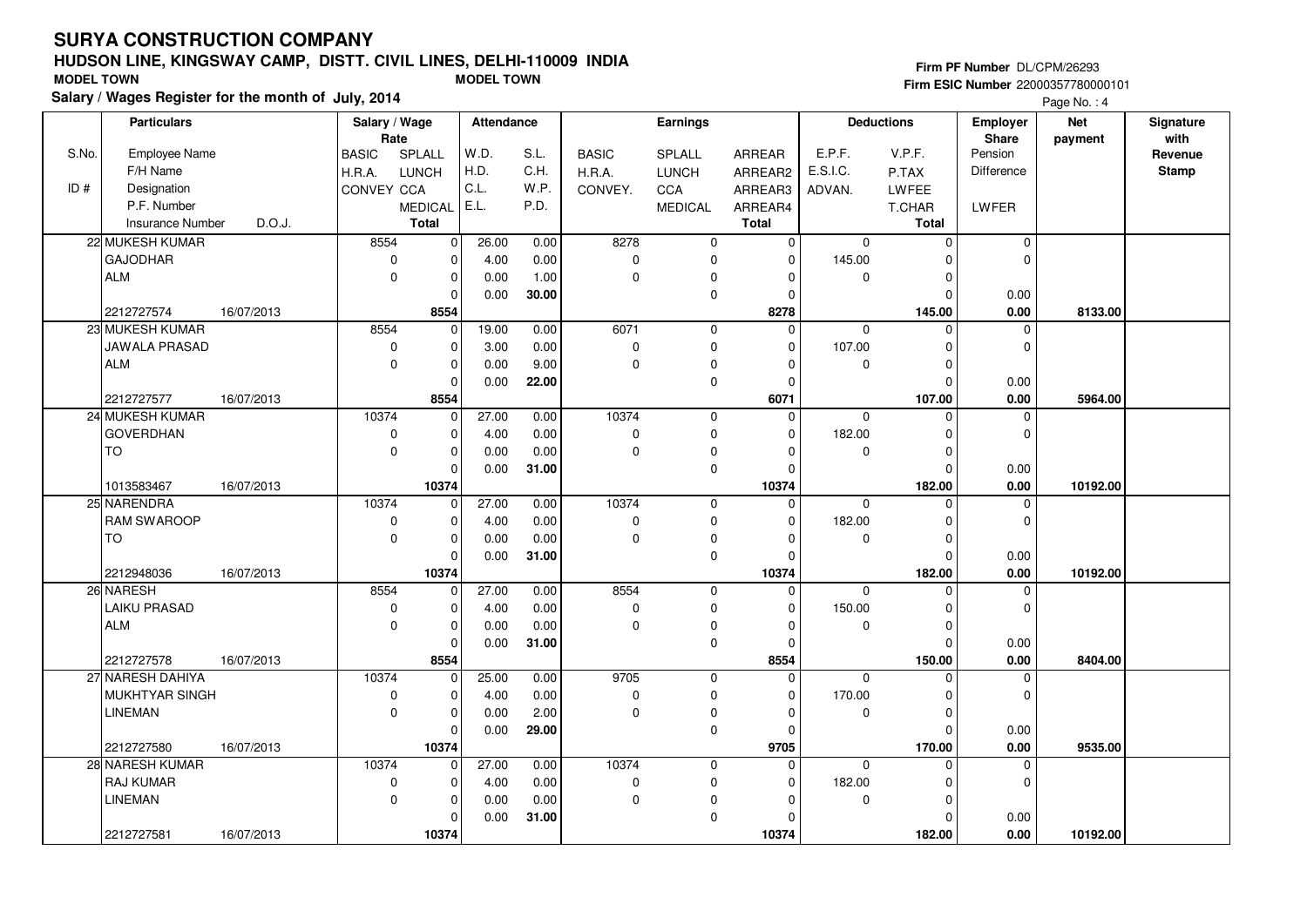#### **HUDSON LINE, KINGSWAY CAMP, DISTT. CIVIL LINES, DELHI-110009 INDIAFirm ESIC Number** 22000357780000101 **MODEL TOWN MODEL TOWN**

**Salary / Wages Register for the month of July, 2014**

**Firm PF Number** DL/CPM/26293

|       | <b>Particulars</b>                               | Salary / Wage<br>Rate |                        | <b>Attendance</b> |       |                | Earnings       |                      |             | <b>Deductions</b>  | Employer<br>Share | <b>Net</b> | Signature<br>with |
|-------|--------------------------------------------------|-----------------------|------------------------|-------------------|-------|----------------|----------------|----------------------|-------------|--------------------|-------------------|------------|-------------------|
| S.No. | <b>Employee Name</b>                             | <b>BASIC</b>          | SPLALL                 | W.D.              | S.L.  | <b>BASIC</b>   | SPLALL         | ARREAR               | E.P.F.      | V.P.F.             | Pension           | payment    | Revenue           |
|       | F/H Name                                         | H.R.A.                | <b>LUNCH</b>           | H.D.              | C.H.  | H.R.A.         | <b>LUNCH</b>   | ARREAR2              | E.S.I.C.    | P.TAX              | <b>Difference</b> |            | <b>Stamp</b>      |
| ID#   | Designation                                      | CONVEY CCA            |                        | C.L.              | W.P.  | CONVEY.        | CCA            | ARREAR3              | ADVAN.      | LWFEE              |                   |            |                   |
|       | P.F. Number                                      |                       | <b>MEDICAL</b>         | E.L.              | P.D.  |                | <b>MEDICAL</b> | ARREAR4              |             | T.CHAR             | LWFER             |            |                   |
|       | <b>Insurance Number</b><br>D.O.J.                |                       | <b>Total</b>           |                   |       |                |                | <b>Total</b>         |             | <b>Total</b>       |                   |            |                   |
|       | 29 NATHU RAM                                     | 10374                 | $\mathbf 0$            | 27.00             | 0.00  | 10374          | $\mathbf 0$    | $\mathbf 0$          | 0           | $\mathbf 0$        | $\overline{0}$    |            |                   |
|       | MATRUMAL                                         | 0                     | $\mathbf 0$            | 4.00              | 0.00  | $\mathbf 0$    | $\mathbf 0$    | $\Omega$             | 182.00      | O                  | $\Omega$          |            |                   |
|       | <b>LINEMAN</b>                                   | $\mathbf 0$           | $\pmb{0}$              | 0.00              | 0.00  | $\Omega$       | 0              | 0                    | 0           | $\Omega$           |                   |            |                   |
|       |                                                  |                       | $\mathbf 0$            | 0.00              | 31.00 |                | 0              | $\Omega$             |             | $\Omega$           | 0.00              |            |                   |
|       | 2212727583<br>16/07/2013                         |                       | 10374                  |                   |       |                |                | 10374                |             | 182.00             | 0.00              | 10192.00   |                   |
|       | 30 OM PRAKASH                                    | 10374                 | $\mathbf 0$            | 20.00             | 0.00  | 7697           | $\mathbf 0$    | $\Omega$             | $\mathbf 0$ | $\Omega$           | $\mathbf 0$       |            |                   |
|       | CHHOTA                                           | $\mathbf 0$           | $\mathbf 0$            | 3.00              | 0.00  | $\pmb{0}$      | $\mathbf 0$    | $\Omega$             | 135.00      | $\Omega$           | $\mathbf 0$       |            |                   |
|       | <b>LINEMAN</b>                                   | $\mathbf 0$           | $\mathbf 0$            | 0.00              | 8.00  | $\Omega$       | 0              | $\Omega$             | 0           | $\Omega$           |                   |            |                   |
|       |                                                  |                       | $\mathbf 0$            |                   |       |                |                | $\Omega$             |             |                    |                   |            |                   |
|       | 16/07/2013                                       |                       | 10374                  | 0.00              | 23.00 |                | $\mathbf 0$    | 7697                 |             | $\Omega$<br>135.00 | 0.00<br>0.00      | 7562.00    |                   |
|       | 1013583459<br>31 PARMOD KUMAR                    | 8554                  | $\overline{0}$         | 27.00             | 0.00  | 8554           | $\mathbf 0$    | $\Omega$             | $\mathbf 0$ | $\Omega$           | $\mathbf 0$       |            |                   |
|       | <b>VISHRAM PAL</b>                               | $\mathbf 0$           |                        |                   | 0.00  | $\mathbf 0$    | 0              | $\Omega$             | 150.00      | O                  | $\mathbf 0$       |            |                   |
|       | <b>ALM</b>                                       | $\mathbf 0$           | $\mathbf 0$            | 4.00              | 0.00  | $\mathbf 0$    |                | $\Omega$             |             | $\Omega$           |                   |            |                   |
|       |                                                  |                       | $\pmb{0}$<br>$\pmb{0}$ | 0.00<br>0.00      | 31.00 |                | 0              | $\Omega$             | 0           | $\Omega$           | 0.00              |            |                   |
|       | 2212778042<br>16/07/2013                         |                       | 8554                   |                   |       |                | $\mathsf 0$    | 8554                 |             | 150.00             | 0.00              | 8404.00    |                   |
|       | 32 PINTOO YADAV                                  | 8554                  | $\mathbf 0$            | 27.00             | 0.00  | 8554           | $\mathbf 0$    | $\Omega$             | $\mathbf 0$ | $\Omega$           | 0                 |            |                   |
|       | <b>GANESH YADAV</b>                              | $\mathbf 0$           | $\mathbf 0$            | 4.00              | 0.00  | $\mathbf 0$    | $\mathbf 0$    | $\Omega$             | 150.00      | $\Omega$           | $\mathbf 0$       |            |                   |
|       | ALM                                              | $\mathbf 0$           | $\pmb{0}$              |                   | 0.00  | $\overline{0}$ | 0              | $\Omega$             | 0           | n                  |                   |            |                   |
|       |                                                  |                       | $\mathbf 0$            | 0.00<br>0.00      | 31.00 |                | $\mathbf 0$    | $\Omega$             |             | O                  | 0.00              |            |                   |
|       | 1013583489<br>16/07/2013                         |                       | 8554                   |                   |       |                |                | 8554                 |             | 150.00             | 0.00              | 8404.00    |                   |
|       | 33 PRADEEP CHAUHAN                               | 11310                 | $\mathbf 0$            | 27.00             | 0.00  | 11310          | $\mathbf 0$    | $\Omega$             | $\mathbf 0$ |                    | $\mathbf 0$       |            |                   |
|       | <b>SAMEY SINGH</b>                               | $\mathbf 0$           | $\pmb{0}$              | 4.00              | 0.00  | $\mathbf 0$    | 0              | $\Omega$             | 198.00      |                    | $\mathbf 0$       |            |                   |
|       | <b>SUPERVISOR</b>                                | $\mathbf 0$           | $\mathbf 0$            | 0.00              | 0.00  | $\Omega$       | 0              | $\Omega$             | $\mathbf 0$ | $\Omega$           |                   |            |                   |
|       |                                                  |                       | $\mathbf 0$            | 0.00              | 31.00 |                | 0              | $\Omega$             |             | $\Omega$           | 0.00              |            |                   |
|       |                                                  |                       |                        |                   |       |                |                |                      |             |                    |                   |            |                   |
|       | 2213844007<br>01/08/2013<br>34 RAJ BAHADUR YADAV | 10374                 | 11310<br>$\mathbf 0$   | 26.00             | 0.00  | 10039          | $\mathbf 0$    | 11310<br>$\mathbf 0$ | $\mathbf 0$ | 198.00<br>$\Omega$ | 0.00<br>0         | 11112.00   |                   |
|       | <b>SADHNU YADAV</b>                              | $\mathbf 0$           | $\mathbf 0$            | 4.00              | 0.00  | $\mathbf 0$    | $\mathbf 0$    | $\Omega$             | 176.00      | $\Omega$           | $\Omega$          |            |                   |
|       | <b>LINEMAN</b>                                   | $\mathbf 0$           | $\mathbf 0$            |                   | 1.00  | $\Omega$       |                |                      |             | $\Omega$           |                   |            |                   |
|       |                                                  |                       |                        | 0.00              |       |                | 0              | $\Omega$             | 0           |                    |                   |            |                   |
|       |                                                  |                       | $\mathbf 0$            | 0.00              | 30.00 |                | 0              | $\Omega$             |             | O                  | 0.00              |            |                   |
|       | 2213844031<br>01/08/2013                         |                       | 10374                  |                   |       |                |                | 10039                |             | 176.00             | 0.00              | 9863.00    |                   |
|       | 35 RAJ KARAN                                     | 8554                  | $\mathbf 0$            | 27.00             | 0.00  | 8554           | $\mathbf 0$    | $\Omega$             | $\mathbf 0$ | $\Omega$           | $\mathbf 0$       |            |                   |
|       | <b>DHAN PAL</b>                                  | $\mathbf 0$           | $\mathbf 0$            | 4.00              | 0.00  | $\mathbf 0$    | $\mathbf 0$    | $\Omega$             | 150.00      | $\Omega$           | $\mathbf 0$       |            |                   |
|       | <b>ALM</b>                                       | $\mathbf 0$           | $\mathbf 0$            | 0.00              | 0.00  | $\mathbf 0$    | 0              |                      | 0           | O                  |                   |            |                   |
|       |                                                  |                       | $\mathbf 0$            | 0.00              | 31.00 |                | 0              | $\Omega$             |             | O                  | 0.00              |            |                   |
|       | 2212727603<br>16/07/2013                         |                       | 8554                   |                   |       |                |                | 8554                 |             | 150.00             | 0.00              | 8404.00    |                   |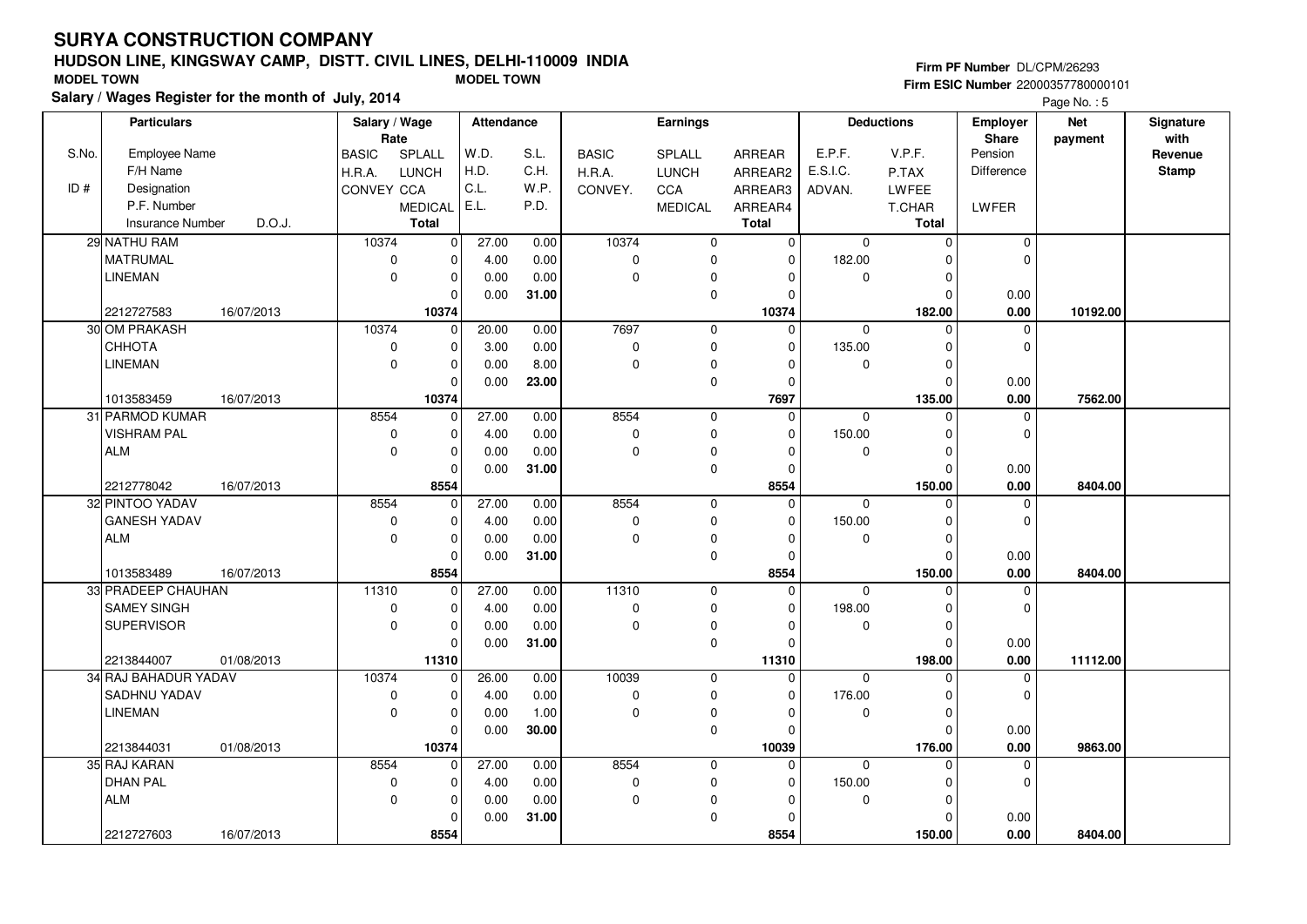#### **HUDSON LINE, KINGSWAY CAMP, DISTT. CIVIL LINES, DELHI-110009 INDIAFirm ESIC Number** 22000357780000101 **MODEL TOWN MODEL TOWN**

**Salary / Wages Register for the month of July, 2014**

**Firm PF Number** DL/CPM/26293

|       | <b>Particulars</b>                | Salary / Wage<br>Rate |                | Attendance |       |              | Earnings       |               |             | <b>Deductions</b> | <b>Employer</b><br>Share | <b>Net</b> | Signature<br>with |
|-------|-----------------------------------|-----------------------|----------------|------------|-------|--------------|----------------|---------------|-------------|-------------------|--------------------------|------------|-------------------|
| S.No. | Employee Name                     | <b>BASIC</b>          | SPLALL         | W.D.       | S.L.  | <b>BASIC</b> | <b>SPLALL</b>  | <b>ARREAR</b> | E.P.F.      | V.P.F.            | Pension                  | payment    | Revenue           |
|       | F/H Name                          | H.R.A.                | LUNCH          | H.D.       | C.H.  | H.R.A.       | <b>LUNCH</b>   | ARREAR2       | E.S.I.C.    | P.TAX             | Difference               |            | <b>Stamp</b>      |
| ID#   | Designation                       | CONVEY CCA            |                | C.L.       | W.P.  | CONVEY.      | CCA            | ARREAR3       | ADVAN.      | LWFEE             |                          |            |                   |
|       | P.F. Number                       |                       | <b>MEDICAL</b> | E.L.       | P.D.  |              | <b>MEDICAL</b> | ARREAR4       |             | T.CHAR            | LWFER                    |            |                   |
|       | D.O.J.<br><b>Insurance Number</b> |                       | <b>Total</b>   |            |       |              |                | <b>Total</b>  |             | Total             |                          |            |                   |
|       | 36 RAJ KUMAR                      | 10374                 | $\mathbf 0$    | 27.00      | 0.00  | 10374        | 0              | $\mathbf 0$   | $\mathbf 0$ | $\Omega$          | $\mathbf 0$              |            |                   |
|       | RADHAY SHYAM                      | $\pmb{0}$             | $\mathbf 0$    | 4.00       | 0.00  | $\mathbf 0$  | 0              | 0             | 182.00      | ŋ                 | $\mathbf 0$              |            |                   |
|       | <b>TO</b>                         | $\mathbf 0$           | $\mathbf 0$    | 0.00       | 0.00  | $\Omega$     | 0              | O             | $\mathbf 0$ | $\Omega$          |                          |            |                   |
|       |                                   |                       | $\Omega$       | 0.00       | 31.00 |              | 0              | $\Omega$      |             |                   | 0.00                     |            |                   |
|       | 1013589342<br>16/07/2013          |                       | 10374          |            |       |              |                | 10374         |             | 182.00            | 0.00                     | 10192.00   |                   |
|       | 37 RAJ KUMAR YADAV                | 10374                 | $\mathbf 0$    | 27.00      | 0.00  | 10374        | $\mathbf 0$    | $\Omega$      | $\mathbf 0$ | U                 | $\mathbf 0$              |            |                   |
|       | RAMA SHANKAR YADAV                | $\mathbf 0$           | $\mathbf 0$    | 4.00       | 0.00  | $\mathbf 0$  | 0              | $\Omega$      | 182.00      | O                 | $\mathbf 0$              |            |                   |
|       | <b>LINEMAN</b>                    | $\mathbf 0$           | $\mathbf 0$    | 0.00       | 0.00  | $\mathbf 0$  | 0              | O             | 0           |                   |                          |            |                   |
|       |                                   |                       | $\Omega$       | 0.00       | 31.00 |              | 0              | O             |             | O                 | 0.00                     |            |                   |
|       | 2212778053<br>16/07/2013          |                       | 10374          |            |       |              |                | 10374         |             | 182.00            | 0.00                     | 10192.00   |                   |
|       | 38 RAJ NARAYAN                    | 10374                 | $\mathbf 0$    | 27.00      | 0.00  | 10374        | $\mathbf 0$    | $\mathbf 0$   | $\mathbf 0$ | $\Omega$          | 0                        |            |                   |
|       | KALLU                             | 0                     | 0              | 4.00       | 0.00  | $\mathbf 0$  | 0              | $\Omega$      | 182.00      |                   | $\mathbf 0$              |            |                   |
|       | <b>LINEMAN</b>                    | $\mathbf 0$           | $\mathbf 0$    | 0.00       | 0.00  | $\Omega$     | 0              | $\Omega$      | $\mathbf 0$ | $\Omega$          |                          |            |                   |
|       |                                   |                       | $\mathbf 0$    | 0.00       | 31.00 |              | $\mathbf 0$    | $\Omega$      |             | $\Omega$          | 0.00                     |            |                   |
|       | 2212727605<br>16/07/2013          |                       | 10374          |            |       |              |                | 10374         |             | 182.00            | $0.00\,$                 | 10192.00   |                   |
|       | 39 RAJ PAL                        | 10374                 | $\mathbf 0$    | 27.00      | 0.00  | 10374        | 0              | $\Omega$      | $\mathbf 0$ | $\Omega$          | 0                        |            |                   |
|       | <b>KEDARI PAL</b>                 | $\mathbf 0$           | $\mathbf 0$    | 4.00       | 0.00  | 0            | 0              | $\Omega$      | 182.00      | O                 | $\mathbf 0$              |            |                   |
|       | <b>LINEMAN</b>                    | $\mathbf 0$           | $\mathbf 0$    | 0.00       | 0.00  | $\Omega$     | 0              | $\Omega$      | $\mathbf 0$ |                   |                          |            |                   |
|       |                                   |                       | $\Omega$       | 0.00       | 31.00 |              | 0              | $\Omega$      |             |                   | 0.00                     |            |                   |
|       | 2212778056<br>16/07/2013          |                       | 10374          |            |       |              |                | 10374         |             | 182.00            | 0.00                     | 10192.00   |                   |
|       | 40 RAJINDER PAL                   | 8554                  | $\mathbf 0$    | 27.00      | 0.00  | 8554         | 0              | $\Omega$      | $\Omega$    |                   | $\mathbf 0$              |            |                   |
|       | <b>SHIV RAM PAL</b>               | $\mathbf 0$           | $\Omega$       | 4.00       | 0.00  | $\mathbf 0$  | 0              | O             | 150.00      |                   | $\mathbf 0$              |            |                   |
|       | <b>ALM</b>                        | $\mathbf 0$           | $\mathbf 0$    | 0.00       | 0.00  | $\Omega$     | 0              | $\Omega$      | $\mathbf 0$ | $\Omega$          |                          |            |                   |
|       |                                   |                       | $\mathbf 0$    | 0.00       | 31.00 |              | 0              | $\Omega$      |             | $\Omega$          | 0.00                     |            |                   |
|       | 2212727598<br>16/07/2013          |                       | 8554           |            |       |              |                | 8554          |             | 150.00            | 0.00                     | 8404.00    |                   |
|       | 41 RAJVEER SHARMA                 | 10374                 | $\mathbf 0$    | 27.00      | 0.00  | 10374        | $\mathbf 0$    | $\Omega$      | $\mathbf 0$ |                   | 0                        |            |                   |
|       | <b>MAM CHAND SHARMA</b>           | $\pmb{0}$             | $\mathbf 0$    | 4.00       | 0.00  | $\mathbf 0$  | $\mathbf 0$    | $\Omega$      | 182.00      | $\Omega$          | $\mathbf 0$              |            |                   |
|       | <b>LINEMAN</b>                    | $\mathbf 0$           | $\mathbf 0$    | 0.00       | 0.00  | 0            | 0              | $\Omega$      | 0           | O                 |                          |            |                   |
|       |                                   |                       | $\Omega$       | 0.00       | 31.00 |              | 0              | $\Omega$      |             |                   | 0.00                     |            |                   |
|       | 2212727606<br>16/07/2013          |                       | 10374          |            |       |              |                | 10374         |             | 182.00            | 0.00                     | 10192.00   |                   |
|       | 42 RAKESH SAROHA                  | 10374                 | $\mathbf 0$    | 27.00      | 0.00  | 10374        | 0              | $\mathbf 0$   | $\mathbf 0$ | $\Omega$          | $\mathbf 0$              |            |                   |
|       | <b>RAJAN SINGH</b>                | 0                     | $\mathbf 0$    | 4.00       | 0.00  | 0            | 0              | $\Omega$      | 182.00      | ŋ                 | $\Omega$                 |            |                   |
|       | <b>LINEMAN</b>                    | $\mathbf 0$           | $\mathbf 0$    | 0.00       | 0.00  | $\Omega$     | 0              |               | $\mathbf 0$ | O                 |                          |            |                   |
|       |                                   |                       | $\Omega$       | 0.00       | 31.00 |              | 0              |               |             |                   | 0.00                     |            |                   |
|       | 2212727608<br>16/07/2013          |                       | 10374          |            |       |              |                | 10374         |             | 182.00            | 0.00                     | 10192.00   |                   |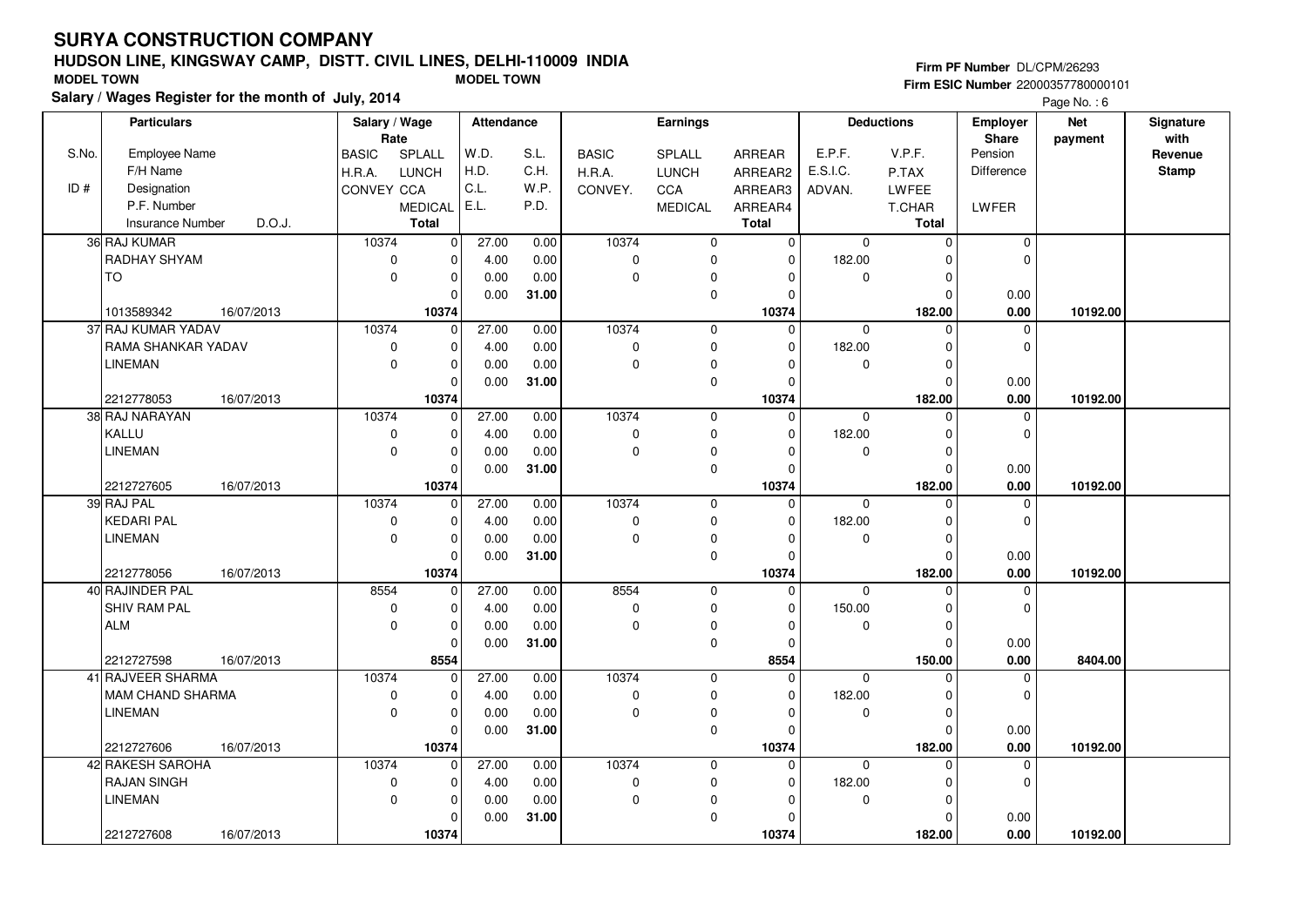#### **HUDSON LINE, KINGSWAY CAMP, DISTT. CIVIL LINES, DELHI-110009 INDIAFirm ESIC Number** 22000357780000101 **MODEL TOWN MODEL TOWN**

**Salary / Wages Register for the month of July, 2014**

**Firm PF Number** DL/CPM/26293

|       | <b>Particulars</b>                        | Salary / Wage |                      | Attendance |              |                       | Earnings       |                         |             | <b>Deductions</b>       | Employer            | <b>Net</b> | Signature    |
|-------|-------------------------------------------|---------------|----------------------|------------|--------------|-----------------------|----------------|-------------------------|-------------|-------------------------|---------------------|------------|--------------|
| S.No. |                                           | Rate          |                      | W.D.       |              |                       |                |                         | E.P.F.      | V.P.F.                  | Share<br>Pension    | payment    | with         |
|       | Employee Name                             | <b>BASIC</b>  | SPLALL               | H.D.       | S.L.<br>C.H. | <b>BASIC</b>          | SPLALL         | <b>ARREAR</b>           | E.S.I.C.    |                         |                     |            | Revenue      |
| ID#   | F/H Name                                  | H.R.A.        | <b>LUNCH</b>         | C.L.       | W.P.         | H.R.A.                | <b>LUNCH</b>   | ARREAR2                 |             | P.TAX                   | Difference          |            | <b>Stamp</b> |
|       | Designation<br>P.F. Number                | CONVEY CCA    |                      | E.L.       |              | CONVEY.               | CCA            | ARREAR3                 | ADVAN.      | LWFEE                   |                     |            |              |
|       |                                           |               | <b>MEDICAL</b>       |            | P.D.         |                       | <b>MEDICAL</b> | ARREAR4                 |             | T.CHAR                  | LWFER               |            |              |
|       | D.O.J.<br><b>Insurance Number</b>         |               | <b>Total</b>         |            |              |                       |                | <b>Total</b>            |             | Total                   |                     |            |              |
|       | 43 RAM DASS                               | 10374         | $\mathbf 0$          | 27.00      | 0.00         | 10374                 | 0              | 0                       | 0           | $\mathbf 0$             | $\mathbf 0$         |            |              |
|       | SHRI RAM                                  | $\mathbf 0$   | $\mathbf 0$          | 4.00       | 0.00         | $\pmb{0}$             | 0              | $\mathbf 0$             | 182.00      | $\Omega$                | $\mathbf 0$         |            |              |
|       | <b>LINEMAN</b>                            | $\mathbf 0$   | $\mathbf 0$          | 0.00       | 0.00         | $\mathbf 0$           | 0              | $\Omega$                | 0           | $\Omega$                |                     |            |              |
|       |                                           |               | $\mathbf 0$          | 0.00       | 31.00        |                       | $\mathbf 0$    | $\Omega$                |             | $\Omega$                | 0.00                |            |              |
|       | 2212727610<br>16/07/2013                  |               | 10374                |            |              |                       |                | 10374                   |             | 182.00                  | 0.00                | 10192.00   |              |
|       | 44 RAM KHILAWAN                           | 8554          | $\overline{0}$       | 6.00       | 0.00         | 1932                  | $\mathbf 0$    | $\mathbf 0$             | $\mathbf 0$ | $\Omega$                | 0                   |            |              |
|       | <b>MUNNU</b>                              | $\mathbf 0$   | $\mathbf 0$          | 1.00       | 0.00         | $\pmb{0}$             | $\mathsf 0$    | $\Omega$                | 34.00       | $\Omega$                | $\mathbf 0$         |            |              |
|       | <b>ALM</b>                                | $\mathbf 0$   | $\mathbf 0$          | 0.00       | 24.00        | $\mathbf 0$           | $\mathbf 0$    | $\Omega$                | 0           | $\Omega$                |                     |            |              |
|       |                                           |               | $\mathbf 0$          | 0.00       | 7.00         |                       | $\mathbf 0$    | $\Omega$                |             | $\Omega$                | 0.00                |            |              |
|       | 2212727613<br>16/07/2013<br>45 RAM NARESH | 10374         | 8554                 | 27.00      | 0.00         | 10374                 |                | 1932                    | $\Omega$    | 34.00                   | 0.00                | 1898.00    |              |
|       | <b>BRIJ NATH</b>                          |               | $\mathbf 0$          |            |              |                       | $\mathbf 0$    | $\mathbf 0$<br>$\Omega$ |             | $\Omega$<br>$\Omega$    | 0                   |            |              |
|       |                                           | $\mathbf 0$   | $\mathbf 0$          | 4.00       | 0.00         | $\pmb{0}$<br>$\Omega$ | $\mathbf 0$    |                         | 182.00      |                         | $\mathbf 0$         |            |              |
|       | <b>LINEMAN</b>                            | $\mathbf 0$   | $\mathbf 0$          | 0.00       | 0.00         |                       | 0              | $\Omega$                | 0           | $\mathbf 0$<br>$\Omega$ |                     |            |              |
|       |                                           |               | $\mathbf 0$<br>10374 | 0.00       | 31.00        |                       | $\mathbf 0$    | $\Omega$                |             | 182.00                  | 0.00                |            |              |
|       | 2212804016<br>16/07/2013<br>46 RAM SAGAR  | 10374         |                      | 27.00      | 0.00         | 10374                 | $\mathbf 0$    | 10374<br>$\mathbf 0$    | 0           | $\Omega$                | 0.00<br>0           | 10192.00   |              |
|       | <b>SARDAR PAL</b>                         | $\mathbf 0$   | 0<br>$\pmb{0}$       | 4.00       | 0.00         | 0                     | $\mathbf 0$    | $\Omega$                | 182.00      | $\Omega$                | $\mathbf 0$         |            |              |
|       |                                           | $\mathbf 0$   | $\mathbf 0$          |            |              | $\mathbf 0$           |                |                         |             | $\Omega$                |                     |            |              |
|       | <b>LINEMAN</b>                            |               |                      | 0.00       | 0.00         |                       | 0              | $\Omega$                | 0           | $\Omega$                |                     |            |              |
|       | 16/07/2013                                |               | $\mathbf 0$          | 0.00       | 31.00        |                       | $\mathbf 0$    | 0                       |             |                         | 0.00                | 10192.00   |              |
|       | 2212727615<br>47 RAM SAROOP               | 10374         | 10374<br>$\mathbf 0$ | 27.00      | 0.00         | 10374                 | $\mathbf{0}$   | 10374<br>$\mathbf 0$    | $\Omega$    | 182.00<br>$\Omega$      | 0.00<br>$\mathbf 0$ |            |              |
|       | <b>BALI PRASAD YADAV</b>                  | 0             | $\mathbf 0$          | 4.00       | 0.00         | $\pmb{0}$             | $\mathbf 0$    | $\Omega$                | 182.00      | $\Omega$                | $\mathbf 0$         |            |              |
|       | <b>LINEMAN</b>                            | $\mathbf 0$   | $\mathbf 0$          | 0.00       | 0.00         | $\mathbf 0$           | 0              | $\Omega$                | 0           | $\Omega$                |                     |            |              |
|       |                                           |               | $\mathbf 0$          | 0.00       | 31.00        |                       | $\pmb{0}$      | $\Omega$                |             | $\Omega$                | 0.00                |            |              |
|       | 2212727616<br>16/07/2013                  |               | 10374                |            |              |                       |                | 10374                   |             | 182.00                  | 0.00                | 10192.00   |              |
|       | 48 RAM SUMER                              | 8554          | $\mathbf 0$          | 27.00      | 0.00         | 8554                  | $\mathbf 0$    | $\mathbf 0$             | $\Omega$    | $\Omega$                | $\Omega$            |            |              |
|       | <b>MOHAN LAL</b>                          | $\mathbf 0$   | $\mathbf 0$          | 4.00       | 0.00         | $\pmb{0}$             | $\mathbf 0$    | $\Omega$                | 150.00      | $\Omega$                | $\mathbf 0$         |            |              |
|       | <b>ALM</b>                                | $\mathbf 0$   | $\pmb{0}$            | 0.00       | 0.00         | $\mathbf 0$           | 0              | 0                       | 0           | $\Omega$                |                     |            |              |
|       |                                           |               | $\Omega$             | 0.00       | 31.00        |                       | $\mathbf{0}$   | $\Omega$                |             | $\Omega$                | 0.00                |            |              |
|       | 2212727617<br>16/07/2013                  |               | 8554                 |            |              |                       |                | 8554                    |             | 150.00                  | 0.00                | 8404.00    |              |
|       | 49 RAM SUMER BABBAN                       | 8554          | 0                    | 27.00      | 0.00         | 8554                  | $\mathbf 0$    | $\Omega$                | 0           | $\Omega$                | $\mathbf 0$         |            |              |
|       | RAJA RAM                                  | $\pmb{0}$     | $\pmb{0}$            | 4.00       | 0.00         | $\pmb{0}$             | 0              | $\Omega$                | 150.00      | $\Omega$                | $\mathbf 0$         |            |              |
|       | <b>ALM</b>                                | $\mathbf 0$   | $\mathbf 0$          | 0.00       | 0.00         | $\mathbf 0$           | 0              | $\Omega$                | 0           | $\Omega$                |                     |            |              |
|       |                                           |               | $\mathbf 0$          | 0.00       | 31.00        |                       | 0              | $\Omega$                |             | $\Omega$                | 0.00                |            |              |
|       | 2212727618<br>16/07/2013                  |               | 8554                 |            |              |                       |                | 8554                    |             | 150.00                  | 0.00                | 8404.00    |              |
|       |                                           |               |                      |            |              |                       |                |                         |             |                         |                     |            |              |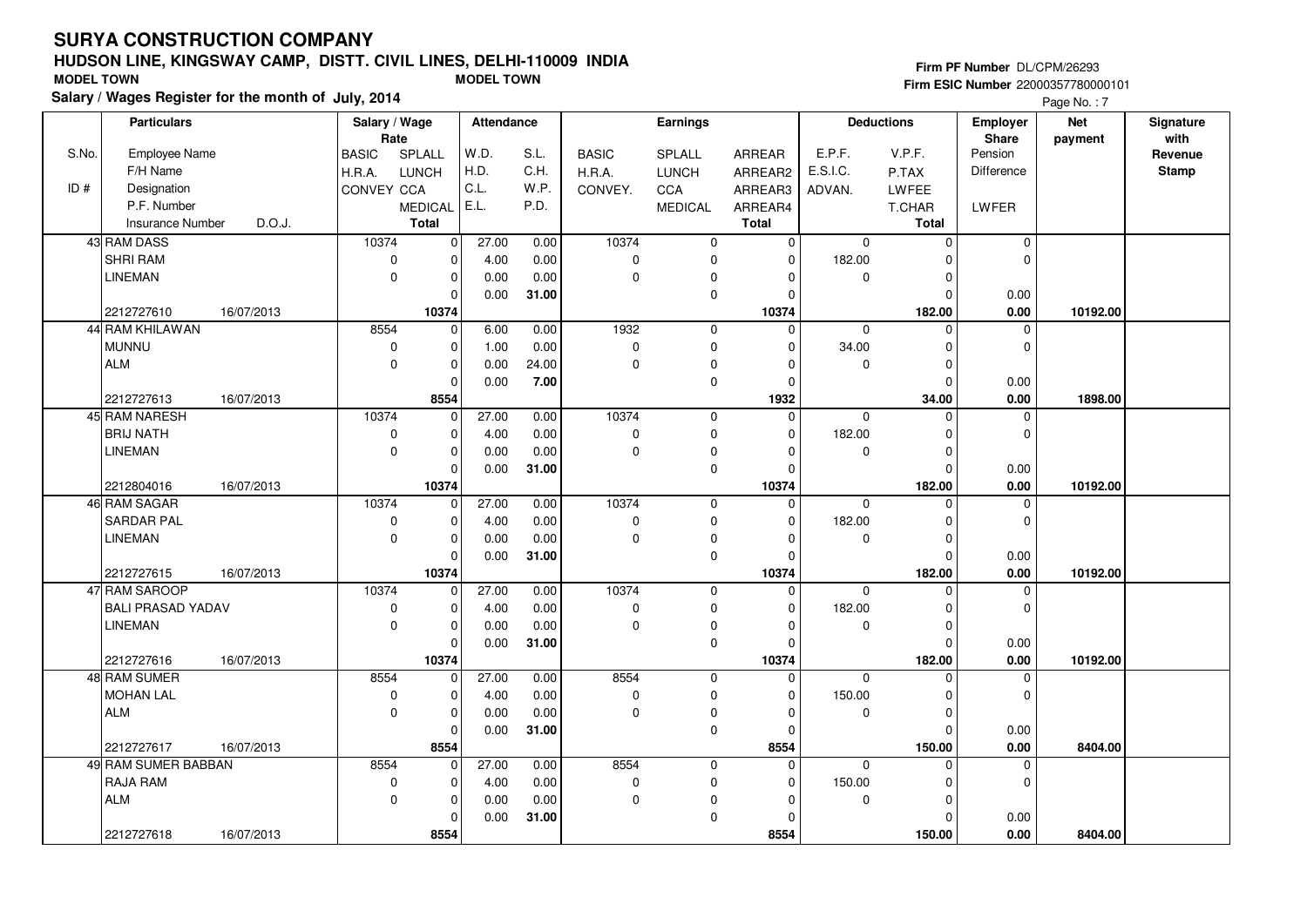#### **HUDSON LINE, KINGSWAY CAMP, DISTT. CIVIL LINES, DELHI-110009 INDIAFirm ESIC Number** 22000357780000101 **MODEL TOWN MODEL TOWN**

**Salary / Wages Register for the month of July, 2014**

**Firm PF Number** DL/CPM/26293

|       | <b>Particulars</b>      |            | Salary / Wage<br>Rate |                | <b>Attendance</b> |       |              | Earnings       |               |             | <b>Deductions</b> | Employer<br>Share | <b>Net</b> | Signature<br>with |
|-------|-------------------------|------------|-----------------------|----------------|-------------------|-------|--------------|----------------|---------------|-------------|-------------------|-------------------|------------|-------------------|
| S.No. | Employee Name           |            | <b>BASIC</b>          | SPLALL         | W.D.              | S.L.  | <b>BASIC</b> | SPLALL         | <b>ARREAR</b> | E.P.F.      | V.P.F.            | Pension           | payment    | Revenue           |
|       | F/H Name                |            | H.R.A.                | <b>LUNCH</b>   | H.D.              | C.H.  | H.R.A.       | <b>LUNCH</b>   | ARREAR2       | E.S.I.C.    | P.TAX             | <b>Difference</b> |            | <b>Stamp</b>      |
| ID#   | Designation             |            | CONVEY CCA            |                | C.L.              | W.P.  | CONVEY.      | CCA            | ARREAR3       | ADVAN.      | LWFEE             |                   |            |                   |
|       | P.F. Number             |            |                       | <b>MEDICAL</b> | E.L.              | P.D.  |              | <b>MEDICAL</b> | ARREAR4       |             | T.CHAR            | LWFER             |            |                   |
|       | <b>Insurance Number</b> | D.O.J.     |                       | <b>Total</b>   |                   |       |              |                | <b>Total</b>  |             | <b>Total</b>      |                   |            |                   |
|       | 50 RAM SURAT YADAV      |            | 10374                 |                | 27.00             | 0.00  | 10374        |                | $\mathbf 0$   | $\mathbf 0$ | $\mathbf 0$       |                   |            |                   |
|       |                         |            |                       | $\mathbf 0$    |                   |       |              | $\mathbf 0$    |               |             |                   | 0                 |            |                   |
|       | DHAN YADAV              |            | $\mathbf 0$           | $\mathbf 0$    | 4.00              | 0.00  | $\mathbf 0$  | 0              | $\Omega$      | 182.00      | $\Omega$          | $\Omega$          |            |                   |
|       | <b>WELDING MAN</b>      |            | $\mathbf 0$           | $\mathbf 0$    | 0.00              | 0.00  | $\Omega$     | 0              | $\Omega$      | $\mathbf 0$ | $\mathbf 0$       |                   |            |                   |
|       |                         |            |                       | $\mathbf 0$    | 0.00              | 31.00 |              | 0              | $\Omega$      |             | $\Omega$          | 0.00              |            |                   |
|       | 2213229064              | 16/07/2013 |                       | 10374          |                   |       |              |                | 10374         |             | 182.00            | 0.00              | 10192.00   |                   |
|       | 51 RAMESH               |            | 10374                 | $\mathbf 0$    | 27.00             | 0.00  | 10374        | $\mathbf{0}$   | $\Omega$      | $\mathbf 0$ | $\Omega$          | $\mathbf 0$       |            |                   |
|       | <b>CHATURI</b>          |            | $\mathbf 0$           | $\mathbf 0$    | 4.00              | 0.00  | $\mathbf 0$  | 0              | $\Omega$      | 182.00      | 0                 | $\mathbf 0$       |            |                   |
|       | <b>LINEMAN</b>          |            | $\mathbf 0$           | $\mathbf 0$    | 0.00              | 0.00  | $\Omega$     | 0              | $\Omega$      | 0           | $\mathbf 0$       |                   |            |                   |
|       |                         |            |                       | $\mathbf 0$    | 0.00              | 31.00 |              | $\mathbf 0$    | $\Omega$      |             | $\mathbf 0$       | 0.00              |            |                   |
|       | 2212727611              | 16/07/2013 |                       | 10374          |                   |       |              |                | 10374         |             | 182.00            | 0.00              | 10192.00   |                   |
|       | 52 RAMESH YADAV         |            | 10374                 | $\mathbf 0$    | 23.00             | 0.00  | 9035         | $\mathbf 0$    | $\Omega$      | $\mathbf 0$ | $\Omega$          | $\mathbf 0$       |            |                   |
|       | <b>ORI YADAV</b>        |            | $\mathbf 0$           | $\mathbf 0$    | 4.00              | 0.00  | $\mathbf 0$  | 0              | $\Omega$      | 159.00      | $\Omega$          | $\Omega$          |            |                   |
|       | <b>LINEMAN</b>          |            | $\mathbf 0$           | $\mathbf 0$    | 0.00              | 4.00  | $\mathbf 0$  | 0              | $\Omega$      | 0           | $\mathbf 0$       |                   |            |                   |
|       |                         |            |                       | $\Omega$       | 0.00              | 27.00 |              | $\mathsf 0$    | $\Omega$      |             | $\Omega$          | 0.00              |            |                   |
|       | 2212727612              | 16/07/2013 |                       | 10374          |                   |       |              |                | 9035          |             | 159.00            | 0.00              | 8876.00    |                   |
|       | 53 RAMU CHAUHAN         |            | 8554                  | $\mathbf 0$    | 27.00             | 0.00  | 8554         | $\mathbf 0$    | $\Omega$      | $\mathbf 0$ | $\mathbf 0$       | $\mathbf 0$       |            |                   |
|       | <b>MAHKU CHAUHAN</b>    |            | $\mathbf 0$           | $\mathbf 0$    | 4.00              | 0.00  | $\mathbf 0$  | $\mathbf 0$    | $\Omega$      | 150.00      | $\mathbf 0$       | $\mathbf 0$       |            |                   |
|       | <b>ALM</b>              |            | $\mathbf 0$           | $\mathbf 0$    | 0.00              | 0.00  | $\Omega$     | 0              | $\Omega$      | 0           | $\mathbf 0$       |                   |            |                   |
|       |                         |            |                       | $\Omega$       | 0.00              | 31.00 |              | $\mathbf{0}$   | $\Omega$      |             | $\Omega$          | 0.00              |            |                   |
|       | 2212778067              | 16/07/2013 |                       | 8554           |                   |       |              |                | 8554          |             | 150.00            | 0.00              | 8404.00    |                   |
|       | 54 RANJEET              |            | 10374                 | $\mathbf 0$    | 27.00             | 0.00  | 10374        | $\mathbf 0$    | $\Omega$      | $\Omega$    | $\Omega$          | $\mathbf 0$       |            |                   |
|       | MAHADEV PASWAN          |            | $\mathbf 0$           | $\mathbf 0$    | 4.00              | 0.00  | $\mathbf 0$  | 0              | $\Omega$      | 182.00      | $\Omega$          | $\Omega$          |            |                   |
|       | <b>LINEMAN</b>          |            | $\mathbf 0$           | $\mathbf 0$    | 0.00              | 0.00  | $\Omega$     | 0              | $\Omega$      | $\mathbf 0$ | $\mathbf 0$       |                   |            |                   |
|       |                         |            |                       | $\mathbf 0$    | 0.00              | 31.00 |              | 0              | $\Omega$      |             | $\mathbf 0$       | 0.00              |            |                   |
|       | 1013583468              | 16/07/2013 |                       | 10374          |                   |       |              |                | 10374         |             | 182.00            | 0.00              | 10192.00   |                   |
|       | 55 RANJEET KUMAR        |            | 8554                  | $\mathbf 0$    | 27.00             | 0.00  | 8554         | $\mathbf 0$    | $\mathbf 0$   | $\mathbf 0$ | $\Omega$          | 0                 |            |                   |
|       | <b>BASDEV</b>           |            | $\pmb{0}$             | $\mathbf 0$    | 4.00              | 0.00  | $\mathbf 0$  | $\mathbf 0$    | $\Omega$      | 150.00      | $\Omega$          | $\Omega$          |            |                   |
|       | <b>ALM</b>              |            | $\mathbf 0$           | $\mathbf 0$    | 0.00              | 0.00  | $\Omega$     | 0              | $\Omega$      | 0           | $\mathbf 0$       |                   |            |                   |
|       |                         |            |                       | $\mathbf 0$    | 0.00              | 31.00 |              | $\pmb{0}$      | $\Omega$      |             | $\Omega$          | 0.00              |            |                   |
|       | 2212727619              | 16/07/2013 |                       | 8554           |                   |       |              |                | 8554          |             | 150.00            | 0.00              | 8404.00    |                   |
|       | 56 RAVI KUMAR           |            | 11310                 | $\mathbf 0$    | 27.00             | 0.00  | 11310        | $\mathbf 0$    | $\Omega$      | $\mathbf 0$ | $\Omega$          | $\mathbf 0$       |            |                   |
|       | DHARAM SINGH            |            | $\mathbf 0$           | $\mathbf 0$    | 4.00              | 0.00  | $\mathbf 0$  | $\mathbf 0$    | $\Omega$      | 198.00      | 0                 | $\Omega$          |            |                   |
|       | SUPERVISOR              |            | $\mathbf 0$           | $\mathbf 0$    | 0.00              | 0.00  | $\Omega$     | 0              | $\Omega$      | 0           | $\mathbf 0$       |                   |            |                   |
|       |                         |            |                       | $\mathbf 0$    | 0.00              | 31.00 |              | $\pmb{0}$      | $\Omega$      |             | $\Omega$          | 0.00              |            |                   |
|       | 1013657750              | 16/07/2013 |                       | 11310          |                   |       |              |                | 11310         |             | 198.00            | 0.00              | 11112.00   |                   |
|       |                         |            |                       |                |                   |       |              |                |               |             |                   |                   |            |                   |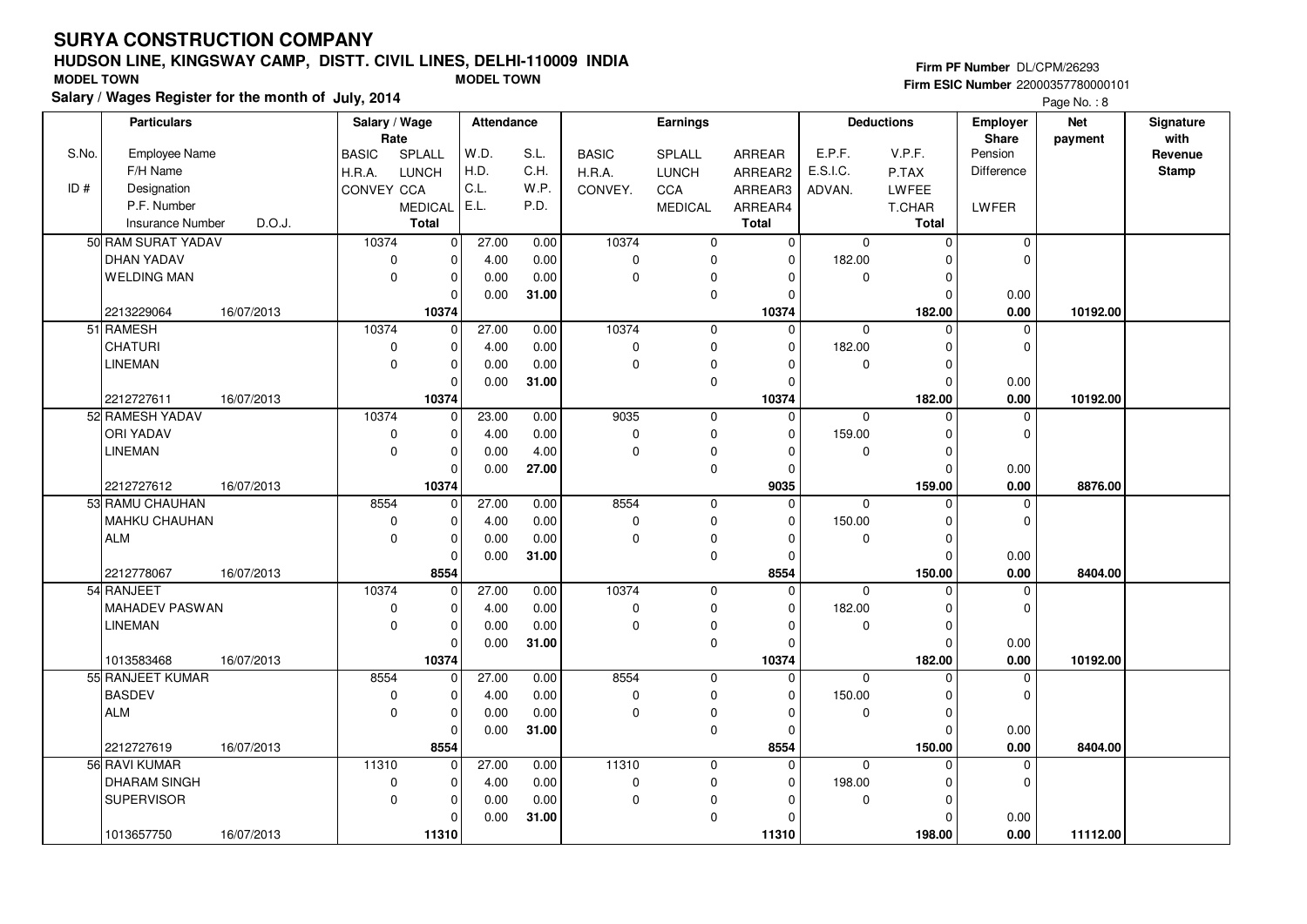#### **HUDSON LINE, KINGSWAY CAMP, DISTT. CIVIL LINES, DELHI-110009 INDIAFirm ESIC Number** 22000357780000101 **MODEL TOWN MODEL TOWN**

**Salary / Wages Register for the month of July, 2014**

**Firm PF Number** DL/CPM/26293

|       | <b>Particulars</b>                | Salary / Wage<br>Rate |                | <b>Attendance</b> |       |              | <b>Earnings</b> |               |              | <b>Deductions</b> | <b>Employer</b><br><b>Share</b> | <b>Net</b> | Signature<br>with |
|-------|-----------------------------------|-----------------------|----------------|-------------------|-------|--------------|-----------------|---------------|--------------|-------------------|---------------------------------|------------|-------------------|
| S.No. | <b>Employee Name</b>              | <b>BASIC</b>          | SPLALL         | W.D.              | S.L.  | <b>BASIC</b> | SPLALL          | <b>ARREAR</b> | E.P.F.       | V.P.F.            | Pension                         | payment    | Revenue           |
|       | F/H Name                          | H.R.A.                | <b>LUNCH</b>   | H.D.              | C.H.  | H.R.A.       | <b>LUNCH</b>    | ARREAR2       | E.S.I.C.     | P.TAX             | Difference                      |            | <b>Stamp</b>      |
| ID#   | Designation                       | <b>CONVEY CCA</b>     |                | C.L.              | W.P.  | CONVEY.      | CCA             | ARREAR3       | ADVAN.       | LWFEE             |                                 |            |                   |
|       | P.F. Number                       |                       | <b>MEDICAL</b> | E.L.              | P.D.  |              | <b>MEDICAL</b>  | ARREAR4       |              | T.CHAR            | <b>LWFER</b>                    |            |                   |
|       | <b>Insurance Number</b><br>D.O.J. |                       | Total          |                   |       |              |                 | <b>Total</b>  |              | Total             |                                 |            |                   |
|       | 57 RAVINDER PAL                   | 10374                 | $\mathbf 0$    | 24.00             | 0.00  | 9370         | 0               | 0             | $\mathbf 0$  | $\mathbf 0$       | $\mathbf 0$                     |            |                   |
|       | <b>SARDAR PAL</b>                 | $\mathbf 0$           | $\mathbf 0$    | 4.00              | 0.00  | $\mathbf 0$  | 0               | $\mathbf 0$   | 164.00       | $\Omega$          | $\Omega$                        |            |                   |
|       | <b>LINEMAN</b>                    | $\mathbf 0$           | $\pmb{0}$      | 0.00              | 3.00  | $\Omega$     | 0               | $\Omega$      | $\mathbf 0$  | 0                 |                                 |            |                   |
|       |                                   |                       | $\Omega$       | 0.00              | 28.00 |              | 0               | $\Omega$      |              | $\Omega$          | 0.00                            |            |                   |
|       | 2212727621<br>16/07/2013          |                       | 10374          |                   |       |              |                 | 9370          |              | 164.00            | 0.00                            | 9206.00    |                   |
|       | 58 RISHI KUMAR                    | 10374                 | $\mathbf 0$    | 27.00             | 0.00  | 10374        | 0               | $\mathbf 0$   | 0            | $\Omega$          | $\Omega$                        |            |                   |
|       | <b>DEVDUTT SHARMA</b>             | $\mathbf 0$           | $\mathbf 0$    | 4.00              | 0.00  | $\mathbf 0$  | 0               | $\mathbf 0$   | 182.00       | $\Omega$          | $\Omega$                        |            |                   |
|       | <b>TO</b>                         | $\mathbf 0$           | $\mathbf 0$    | 0.00              | 0.00  | $\Omega$     | 0               | $\Omega$      | $\mathbf 0$  | $\Omega$          |                                 |            |                   |
|       |                                   |                       | $\mathbf 0$    | 0.00              | 31.00 |              | 0               | $\mathbf 0$   |              | 0                 | 0.00                            |            |                   |
|       | 16/07/2013<br>1013583480          |                       | 10374          |                   |       |              |                 | 10374         |              | 182.00            | 0.00                            | 10192.00   |                   |
|       | 59 SACHIN RUHELA                  | 8554                  | $\mathbf 0$    | 27.00             | 0.00  | 8554         | $\mathbf 0$     | $\mathbf 0$   | $\mathbf 0$  | $\Omega$          | $\mathbf 0$                     |            |                   |
|       | <b>LAXMAN SINGH RUHELA</b>        | $\mathbf 0$           | $\mathbf 0$    | 4.00              | 0.00  | $\mathbf 0$  | 0               | $\mathbf 0$   | 150.00       | $\Omega$          | $\Omega$                        |            |                   |
|       | ALM                               | $\Omega$              | $\pmb{0}$      | 0.00              | 0.00  | $\Omega$     | 0               | $\Omega$      | $\Omega$     | $\Omega$          |                                 |            |                   |
|       |                                   |                       | $\mathbf 0$    | 0.00              | 31.00 |              | 0               | $\Omega$      |              | $\Omega$          | 0.00                            |            |                   |
|       | 2212778081<br>16/07/2013          |                       | 8554           |                   |       |              |                 | 8554          |              | 150.00            | 0.00                            | 8404.00    |                   |
|       | 60 SANDEEP KUMAR                  | 8554                  | $\mathbf 0$    | 27.00             | 0.00  | 8554         | 0               | $\mathbf{0}$  | $\mathbf 0$  | $\Omega$          | $\Omega$                        |            |                   |
|       | ROHTASH SINGH                     | 0                     | $\mathbf 0$    | 4.00              | 0.00  | $\mathbf 0$  | 0               | $\mathbf 0$   | 150.00       | $\Omega$          | $\Omega$                        |            |                   |
|       | <b>ALM</b>                        | $\mathbf 0$           | $\mathbf 0$    | 0.00              | 0.00  | $\Omega$     | 0               | $\mathbf{0}$  | 0            | $\Omega$          |                                 |            |                   |
|       |                                   |                       | $\mathbf 0$    | 0.00              | 31.00 |              | 0               | $\mathbf{0}$  |              | $\Omega$          | 0.00                            |            |                   |
|       | 1013583465<br>16/07/2013          |                       | 8554           |                   |       |              |                 | 8554          |              | 150.00            | 0.00                            | 8404.00    |                   |
|       | 61 SANJEET YADAV                  | 8554                  | $\mathbf 0$    | 27.00             | 0.00  | 8554         | 0               | $\mathbf 0$   | $\mathbf 0$  | $\Omega$          | $\mathbf 0$                     |            |                   |
|       | <b>HARIHAR YADAV</b>              | $\mathbf 0$           | $\mathbf 0$    | 4.00              | 0.00  | $\pmb{0}$    | $\mathbf 0$     | $\mathbf{0}$  | 150.00       | $\Omega$          | $\Omega$                        |            |                   |
|       | <b>ALM</b>                        | $\mathbf 0$           | $\mathbf 0$    | 0.00              | 0.00  | $\Omega$     | 0               | $\mathbf{0}$  | $\mathbf{0}$ | 0                 |                                 |            |                   |
|       |                                   |                       | $\mathbf 0$    | 0.00              | 31.00 |              | 0               | $\Omega$      |              | $\Omega$          | 0.00                            |            |                   |
|       | 1112820322<br>16/07/2013          |                       | 8554           |                   |       |              |                 | 8554          |              | 150.00            | 0.00                            | 8404.00    |                   |
|       | 62 SARVAN PAL                     | 8554                  | $\mathbf 0$    | 27.00             | 0.00  | 8554         | 0               | $\mathbf 0$   | $\Omega$     | $\Omega$          | $\mathbf 0$                     |            |                   |
|       | <b>RAM SAGAR</b>                  | $\mathbf 0$           | $\pmb{0}$      | 4.00              | 0.00  | $\Omega$     | 0               | $\Omega$      | 150.00       | $\Omega$          | $\Omega$                        |            |                   |
|       | <b>ALM</b>                        | $\mathbf 0$           | $\mathbf 0$    | 0.00              | 0.00  | $\Omega$     | 0               | $\mathbf 0$   | 0            | $\Omega$          |                                 |            |                   |
|       |                                   |                       | $\mathbf 0$    | 0.00              | 31.00 |              | 0               | $\Omega$      |              | $\Omega$          | 0.00                            |            |                   |
|       | 1013585115<br>16/07/2013          |                       | 8554           |                   |       |              |                 | 8554          |              | 150.00            | 0.00                            | 8404.00    |                   |
|       | 63 SATENDER KUMAR                 | 10374                 | $\mathbf 0$    | 23.00             | 0.00  | 9035         | 0               | $\mathbf{0}$  | $\mathbf 0$  | $\Omega$          | $\overline{0}$                  |            |                   |
|       | <b>NATHU RAM</b>                  | 0                     | $\mathbf 0$    | 4.00              | 0.00  | $\mathbf 0$  | 0               | $\Omega$      | 159.00       | 0                 | $\Omega$                        |            |                   |
|       | <b>LINEMAN</b>                    | $\mathbf 0$           | $\mathbf 0$    | 0.00              | 4.00  | $\mathbf 0$  | 0               | $\Omega$      | $\mathbf 0$  | $\Omega$          |                                 |            |                   |
|       |                                   |                       | $\mathbf 0$    | 0.00              | 27.00 |              | 0               | $\Omega$      |              | $\Omega$          | 0.00                            |            |                   |
|       | 1013583479<br>16/07/2013          |                       | 10374          |                   |       |              |                 | 9035          |              | 159.00            | 0.00                            | 8876.00    |                   |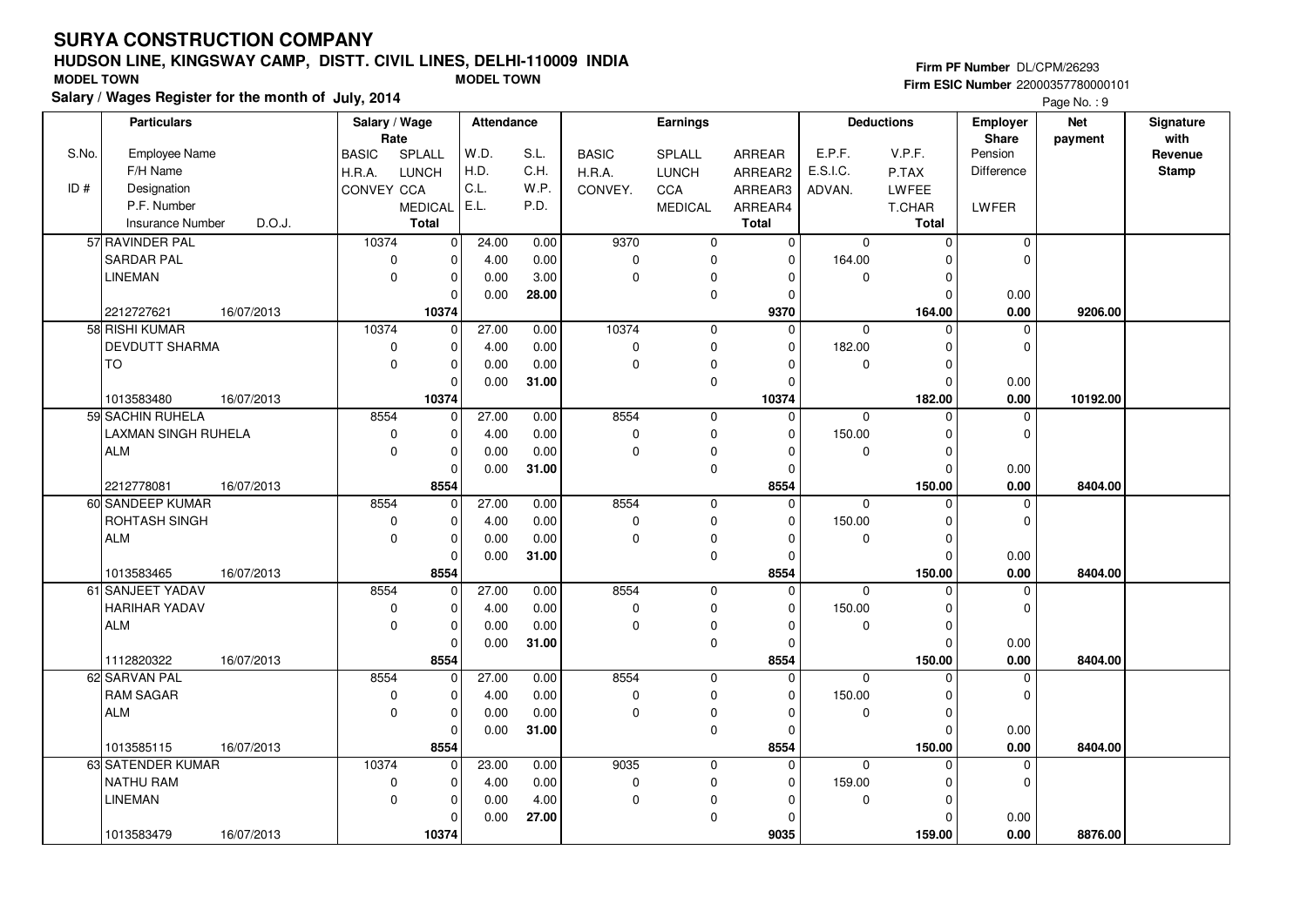#### **HUDSON LINE, KINGSWAY CAMP, DISTT. CIVIL LINES, DELHI-110009 INDIAFirm ESIC Number** 22000357780000101 **MODEL TOWN MODEL TOWN**

**Salary / Wages Register for the month of July, 2014**

**Firm PF Number** DL/CPM/26293

|       | <b>Particulars</b>                  |            | Salary / Wage       |                  | Attendance |              |              | <b>Earnings</b>  |               |             | <b>Deductions</b>    | <b>Employer</b>         | <b>Net</b> | Signature    |
|-------|-------------------------------------|------------|---------------------|------------------|------------|--------------|--------------|------------------|---------------|-------------|----------------------|-------------------------|------------|--------------|
| S.No. |                                     |            | Rate                |                  | W.D.       | S.L.         |              |                  |               | E.P.F.      | V.P.F.               | <b>Share</b><br>Pension | payment    | with         |
|       | <b>Employee Name</b>                |            | <b>BASIC</b>        | SPLALL           | H.D.       | C.H.         | <b>BASIC</b> | SPLALL           | <b>ARREAR</b> | E.S.I.C.    |                      |                         |            | Revenue      |
| ID#   | F/H Name                            |            | H.R.A.              | <b>LUNCH</b>     | C.L.       | W.P.         | H.R.A.       | <b>LUNCH</b>     | ARREAR2       |             | P.TAX                | Difference              |            | <b>Stamp</b> |
|       | Designation                         |            | <b>CONVEY CCA</b>   |                  | E.L.       |              | CONVEY.      | <b>CCA</b>       | ARREAR3       | ADVAN.      | <b>LWFEE</b>         |                         |            |              |
|       | P.F. Number                         |            |                     | <b>MEDICAL</b>   |            | P.D.         |              | <b>MEDICAL</b>   | ARREAR4       |             | T.CHAR               | LWFER                   |            |              |
|       | <b>Insurance Number</b>             | D.O.J.     |                     | Total            |            |              |              |                  | <b>Total</b>  |             | Total                |                         |            |              |
|       | 64 SATPAL RANGEELA                  |            | 10374               | $\mathbf 0$      | 27.00      | 0.00         | 10374        | $\mathbf 0$      | $\mathbf 0$   | $\mathbf 0$ | $\Omega$             | $\mathbf 0$             |            |              |
|       | OMI                                 |            | $\mathbf 0$         | $\mathbf 0$      | 4.00       | 0.00         | $\mathbf 0$  | 0                | $\Omega$      | 182.00      |                      | $\mathbf 0$             |            |              |
|       | <b>LINEMAN</b>                      |            | $\mathbf 0$         | $\mathbf 0$      | 0.00       | 0.00         | $\mathbf 0$  | 0                |               | 0           | $\Omega$             |                         |            |              |
|       |                                     |            |                     | $\mathbf 0$      | 0.00       | 31.00        |              | 0                | $\Omega$      |             | $\Omega$             | 0.00                    |            |              |
|       | 2212778090                          | 16/07/2013 |                     | 10374            | 18.00      |              | 5795         |                  | 10374         |             | 182.00               | 0.00                    | 10192.00   |              |
|       | 65 SATYA NARAYAN<br><b>DEVTADIN</b> |            | 8554<br>$\mathbf 0$ | 0<br>$\mathbf 0$ | 3.00       | 0.00<br>0.00 | $\mathbf 0$  | $\mathbf 0$<br>0 | 0<br>$\Omega$ | 0<br>102.00 | $\Omega$<br>$\Omega$ | 0<br>$\mathbf 0$        |            |              |
|       | ALM                                 |            | $\mathbf 0$         | $\mathbf 0$      | 0.00       | 10.00        | 0            |                  | $\Omega$      | 0           | $\Omega$             |                         |            |              |
|       |                                     |            |                     | $\mathbf 0$      | 0.00       | 21.00        |              | 0<br>$\mathbf 0$ | $\Omega$      |             | O                    | 0.00                    |            |              |
|       | 2212727623                          | 16/07/2013 |                     | 8554             |            |              |              |                  | 5795          |             | 102.00               | 0.00                    | 5693.00    |              |
|       | 66 SHIV KUMAR                       |            | 10374               | $\mathbf 0$      | 27.00      | 0.00         | 10374        | $\mathbf 0$      | $\mathbf 0$   | $\Omega$    | $\Omega$             | 0                       |            |              |
|       | <b>LAXMAN PRASAD</b>                |            | 0                   | $\pmb{0}$        | 4.00       | 0.00         | 0            | 0                | $\Omega$      | 182.00      |                      | $\Omega$                |            |              |
|       | <b>LINEMAN</b>                      |            | $\mathbf 0$         | $\pmb{0}$        | 0.00       | 0.00         | $\Omega$     | $\pmb{0}$        | $\Omega$      | $\Omega$    | $\Omega$             |                         |            |              |
|       |                                     |            |                     | $\mathbf 0$      | 0.00       | 31.00        |              | $\mathbf 0$      | $\Omega$      |             | $\Omega$             | 0.00                    |            |              |
|       | 2212727626                          | 16/07/2013 |                     | 10374            |            |              |              |                  | 10374         |             | 182.00               | 0.00                    | 10192.00   |              |
|       | 67 SHIV NARAYAN                     |            | 10374               | $\mathbf 0$      | 21.00      | 0.00         | 8031         | $\mathbf 0$      | $\Omega$      | $\Omega$    |                      | $\mathbf 0$             |            |              |
|       | KALLU                               |            | $\mathbf 0$         | $\mathbf 0$      | 3.00       | 0.00         | $\mathbf 0$  | 0                |               | 141.00      |                      | $\mathbf 0$             |            |              |
|       | LINEMAN                             |            | $\mathbf 0$         | $\mathbf 0$      | 0.00       | 7.00         | $\Omega$     | 0                | n             | 0           | n                    |                         |            |              |
|       |                                     |            |                     | $\mathbf 0$      | 0.00       | 24.00        |              | $\mathbf 0$      | $\Omega$      |             | $\Omega$             | 0.00                    |            |              |
|       | 2212727628                          | 16/07/2013 |                     | 10374            |            |              |              |                  | 8031          |             | 141.00               | 0.00                    | 7890.00    |              |
|       | 68 SHREE CHAND                      |            | 8554                | $\mathbf 0$      | 27.00      | 0.00         | 8554         | $\overline{0}$   | $\Omega$      | $\Omega$    |                      | $\mathbf 0$             |            |              |
|       | <b>HARGYAN SINGH</b>                |            | $\mathbf 0$         | $\mathbf 0$      | 4.00       | 0.00         | $\mathbf 0$  | $\mathbf 0$      | $\Omega$      | 150.00      |                      | $\mathbf 0$             |            |              |
|       | <b>ALM</b>                          |            | $\mathbf 0$         | $\mathbf 0$      | 0.00       | 0.00         | $\mathbf 0$  | 0                | $\Omega$      | 0           | 0                    |                         |            |              |
|       |                                     |            |                     | $\mathbf 0$      | 0.00       | 31.00        |              | $\pmb{0}$        | $\Omega$      |             | $\Omega$             | 0.00                    |            |              |
|       | 2212727630                          | 16/07/2013 |                     | 8554             |            |              |              |                  | 8554          |             | 150.00               | 0.00                    | 8404.00    |              |
|       | 69 SHRI BHAGWAN                     |            | 8554                | $\mathbf 0$      | 25.00      | 0.00         | 8002         | $\mathbf 0$      | $\Omega$      | $\mathbf 0$ | $\Omega$             | $\mathbf 0$             |            |              |
|       | LT SATYA NARAIN                     |            | $\mathbf 0$         | $\mathbf 0$      | 4.00       | 0.00         | $\pmb{0}$    | $\mathbf 0$      | $\Omega$      | 141.00      | $\Omega$             | $\Omega$                |            |              |
|       | <b>ALM</b>                          |            | $\mathbf 0$         | $\pmb{0}$        | 0.00       | 2.00         | $\Omega$     | $\pmb{0}$        | 0             | 0           | $\Omega$             |                         |            |              |
|       |                                     |            |                     | $\mathbf 0$      | 0.00       | 29.00        |              | $\mathbf 0$      | $\Omega$      |             |                      | 0.00                    |            |              |
|       | 2212921960                          | 16/07/2013 |                     | 8554             |            |              |              |                  | 8002          |             | 141.00               | 0.00                    | 7861.00    |              |
|       | 70 SHRIDHAR YADAV                   |            | 10374               | $\mathbf 0$      | 27.00      | 0.00         | 10374        | $\mathbf 0$      | $\Omega$      | 0           | $\Omega$             | $\mathbf 0$             |            |              |
|       | <b>GANESH YADAV</b>                 |            | $\pmb{0}$           | $\mathbf 0$      | 4.00       | 0.00         | $\pmb{0}$    | 0                | $\Omega$      | 182.00      | ŋ                    | $\mathbf 0$             |            |              |
|       | <b>LINEMAN</b>                      |            | $\mathbf 0$         | $\mathbf 0$      | 0.00       | 0.00         | $\Omega$     | 0                |               | 0           | O                    |                         |            |              |
|       |                                     |            |                     | $\mathbf 0$      | 0.00       | 31.00        |              | 0                | $\Omega$      |             | O                    | 0.00                    |            |              |
|       | 2212727631                          | 16/07/2013 |                     | 10374            |            |              |              |                  | 10374         |             | 182.00               | 0.00                    | 10192.00   |              |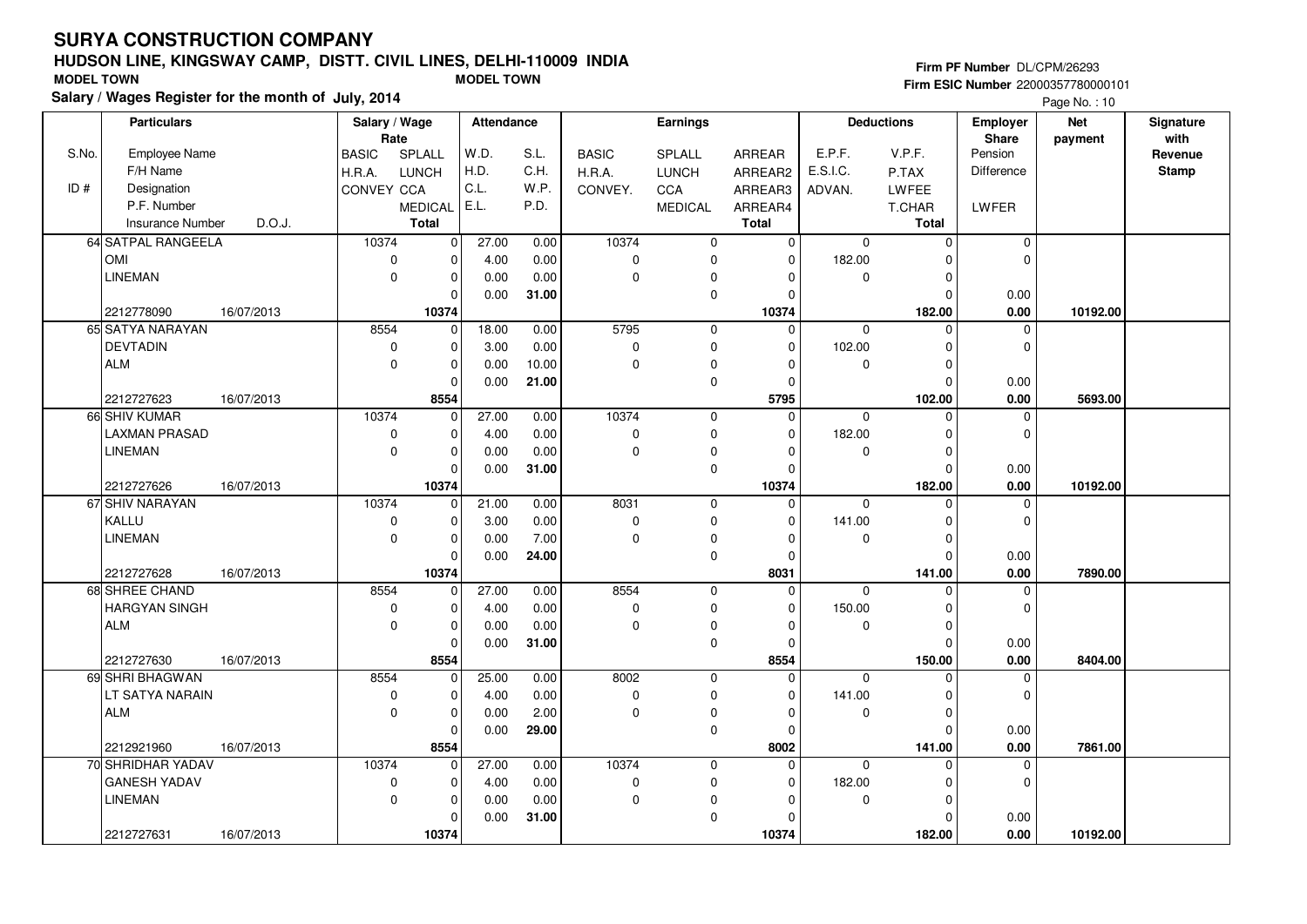#### **HUDSON LINE, KINGSWAY CAMP, DISTT. CIVIL LINES, DELHI-110009 INDIAFirm ESIC Number** 22000357780000101 **MODEL TOWN MODEL TOWN**

**Salary / Wages Register for the month of July, 2014**

**Firm PF Number** DL/CPM/26293

|       | <b>Particulars</b>      |            | Salary / Wage<br>Rate |                | <b>Attendance</b> |       |              | <b>Earnings</b> |               |             | <b>Deductions</b> | Employer<br>Share | <b>Net</b> | Signature<br>with |
|-------|-------------------------|------------|-----------------------|----------------|-------------------|-------|--------------|-----------------|---------------|-------------|-------------------|-------------------|------------|-------------------|
| S.No. | Employee Name           |            | <b>BASIC</b>          | SPLALL         | W.D.              | S.L.  | <b>BASIC</b> | SPLALL          | <b>ARREAR</b> | E.P.F.      | V.P.F.            | Pension           | payment    | Revenue           |
|       | F/H Name                |            | H.R.A.                | <b>LUNCH</b>   | H.D.              | C.H.  | H.R.A.       | <b>LUNCH</b>    | ARREAR2       | E.S.I.C.    | P.TAX             | <b>Difference</b> |            | <b>Stamp</b>      |
| ID#   | Designation             |            | CONVEY CCA            |                | C.L.              | W.P.  | CONVEY.      | CCA             | ARREAR3       | ADVAN.      | LWFEE             |                   |            |                   |
|       | P.F. Number             |            |                       | <b>MEDICAL</b> | E.L.              | P.D.  |              | <b>MEDICAL</b>  | ARREAR4       |             | T.CHAR            | LWFER             |            |                   |
|       | <b>Insurance Number</b> | D.O.J.     |                       | <b>Total</b>   |                   |       |              |                 | <b>Total</b>  |             | <b>Total</b>      |                   |            |                   |
|       | 71 SHYAM LAL            |            | 10374                 | $\mathbf 0$    | 27.00             | 0.00  | 10374        | $\mathbf 0$     | $\mathbf 0$   | $\mathbf 0$ | $\mathbf 0$       | 0                 |            |                   |
|       | <b>CHANDER BHAN</b>     |            | $\mathbf 0$           | $\mathbf 0$    | 4.00              | 0.00  | $\mathbf 0$  | 0               | $\Omega$      | 182.00      | $\Omega$          | $\Omega$          |            |                   |
|       | <b>LINEMAN</b>          |            | $\mathbf 0$           | $\mathbf 0$    | 0.00              | 0.00  | $\Omega$     | 0               | $\Omega$      | $\mathbf 0$ | $\mathbf 0$       |                   |            |                   |
|       |                         |            |                       | $\mathbf 0$    | 0.00              | 31.00 |              | 0               | $\Omega$      |             | $\Omega$          | 0.00              |            |                   |
|       | 2212731715              | 16/07/2013 |                       | 10374          |                   |       |              |                 | 10374         |             | 182.00            | 0.00              | 10192.00   |                   |
|       | 72 SOM PAL              |            | 8554                  | $\mathbf 0$    | 27.00             | 0.00  | 8554         | $\mathbf 0$     | $\Omega$      | $\mathbf 0$ | $\Omega$          | $\mathbf 0$       |            |                   |
|       | <b>TOTA RAM</b>         |            | $\mathbf 0$           | $\mathbf 0$    | 4.00              | 0.00  | $\pmb{0}$    | 0               | $\Omega$      | 150.00      | 0                 | $\mathbf 0$       |            |                   |
|       | <b>ALM</b>              |            | $\mathbf 0$           | $\mathbf 0$    | 0.00              | 0.00  | $\Omega$     | 0               | $\Omega$      | 0           | $\mathbf 0$       |                   |            |                   |
|       |                         |            |                       | $\mathbf 0$    | 0.00              | 31.00 |              | 0               | $\Omega$      |             | $\mathbf 0$       | 0.00              |            |                   |
|       | 2212727633              | 16/07/2013 |                       | 8554           |                   |       |              |                 | 8554          |             | 150.00            | 0.00              | 8404.00    |                   |
|       | 73 SONE LAL             |            | 8554                  | $\mathbf 0$    | 27.00             | 0.00  | 8554         | $\mathbf 0$     | $\Omega$      | $\mathbf 0$ | $\mathbf 0$       | $\mathbf 0$       |            |                   |
|       | JAGDISH PRASAD          |            | $\mathbf 0$           | $\mathbf 0$    | 4.00              | 0.00  | $\mathbf 0$  | 0               | $\Omega$      | 150.00      | $\Omega$          | $\Omega$          |            |                   |
|       | <b>ALM</b>              |            | $\mathbf 0$           | $\mathbf 0$    | 0.00              | 0.00  | $\mathbf 0$  | 0               | $\Omega$      | 0           | $\mathbf 0$       |                   |            |                   |
|       |                         |            |                       | $\Omega$       | 0.00              | 31.00 |              | $\mathsf 0$     | $\Omega$      |             | $\Omega$          | 0.00              |            |                   |
|       | 2212815710              | 16/07/2013 |                       | 8554           |                   |       |              |                 | 8554          |             | 150.00            | 0.00              | 8404.00    |                   |
|       | 74 SONU                 |            | 8554                  | $\mathbf 0$    | 27.00             | 0.00  | 8554         | $\mathbf 0$     | $\mathbf 0$   | $\mathbf 0$ | $\mathbf 0$       | $\mathbf 0$       |            |                   |
|       | RADHEY SHYAM            |            | $\mathbf 0$           | $\mathbf 0$    | 4.00              | 0.00  | $\mathbf 0$  | 0               | $\Omega$      | 150.00      | $\mathbf 0$       | $\mathbf 0$       |            |                   |
|       | <b>ALM</b>              |            | $\mathbf 0$           | $\mathbf 0$    | 0.00              | 0.00  | $\Omega$     | 0               | $\Omega$      | 0           | $\mathbf 0$       |                   |            |                   |
|       |                         |            |                       | $\Omega$       | 0.00              | 31.00 |              | $\mathbf{0}$    | $\Omega$      |             | $\Omega$          | 0.00              |            |                   |
|       | 2213840049              | 16/07/2013 |                       | 8554           |                   |       |              |                 | 8554          |             | 150.00            | 0.00              | 8404.00    |                   |
|       | 75 SUBHASH SINGH        |            | 10374                 | $\mathbf 0$    | 18.00             | 0.00  | 7028         | $\mathbf 0$     | $\Omega$      | $\Omega$    | $\Omega$          | $\mathbf 0$       |            |                   |
|       | <b>BALWANT SINGH</b>    |            | $\mathbf 0$           | $\mathbf 0$    | 3.00              | 0.00  | $\mathbf 0$  | 0               | $\Omega$      | 123.00      | $\Omega$          | $\Omega$          |            |                   |
|       | <b>LINEMAN</b>          |            | $\mathbf 0$           | $\mathbf 0$    | 0.00              | 10.00 | $\Omega$     | 0               | $\Omega$      | $\mathbf 0$ | $\mathbf 0$       |                   |            |                   |
|       |                         |            |                       | $\mathbf 0$    | 0.00              | 21.00 |              | 0               | $\Omega$      |             | $\mathbf 0$       | 0.00              |            |                   |
|       | 2212778099              | 16/07/2013 |                       | 10374          |                   |       |              |                 | 7028          |             | 123.00            | 0.00              | 6905.00    |                   |
|       | 76 SUBHASH YADAV        |            | 10374                 | $\mathbf 0$    | 27.00             | 0.00  | 10374        | $\mathbf 0$     | $\mathbf 0$   | $\mathbf 0$ | $\Omega$          | 0                 |            |                   |
|       | <b>BANSU YADAV</b>      |            | $\pmb{0}$             | $\mathbf 0$    | 4.00              | 0.00  | $\mathbf 0$  | 0               | $\Omega$      | 182.00      | $\Omega$          | $\Omega$          |            |                   |
|       | <b>LINEMAN</b>          |            | $\mathbf 0$           | $\mathbf 0$    | 0.00              | 0.00  | $\Omega$     | 0               | $\Omega$      | 0           | $\mathbf 0$       |                   |            |                   |
|       |                         |            |                       | $\mathbf 0$    | 0.00              | 31.00 |              | $\pmb{0}$       | $\Omega$      |             | $\Omega$          | 0.00              |            |                   |
|       | 2212731717              | 16/07/2013 |                       | 10374          |                   |       |              |                 | 10374         |             | 182.00            | 0.00              | 10192.00   |                   |
|       | 77 SUBHOD ROY           |            | 10374                 | $\mathbf 0$    | 27.00             | 0.00  | 10374        | $\mathbf 0$     | $\Omega$      | $\mathbf 0$ | $\Omega$          | $\mathbf 0$       |            |                   |
|       | RAM SEWAK ROY           |            | $\mathbf 0$           | $\mathbf 0$    | 4.00              | 0.00  | $\mathbf 0$  | $\mathbf 0$     | $\mathbf 0$   | 182.00      | 0                 | $\Omega$          |            |                   |
|       | <b>LINEMAN</b>          |            | $\mathbf 0$           | $\mathbf 0$    | 0.00              | 0.00  | $\Omega$     | 0               | $\Omega$      | 0           | $\mathbf 0$       |                   |            |                   |
|       |                         |            |                       | $\mathbf 0$    | 0.00              | 31.00 |              | $\pmb{0}$       | $\Omega$      |             | $\Omega$          | 0.00              |            |                   |
|       | 1011711730              | 16/07/2013 |                       | 10374          |                   |       |              |                 | 10374         |             | 182.00            | 0.00              | 10192.00   |                   |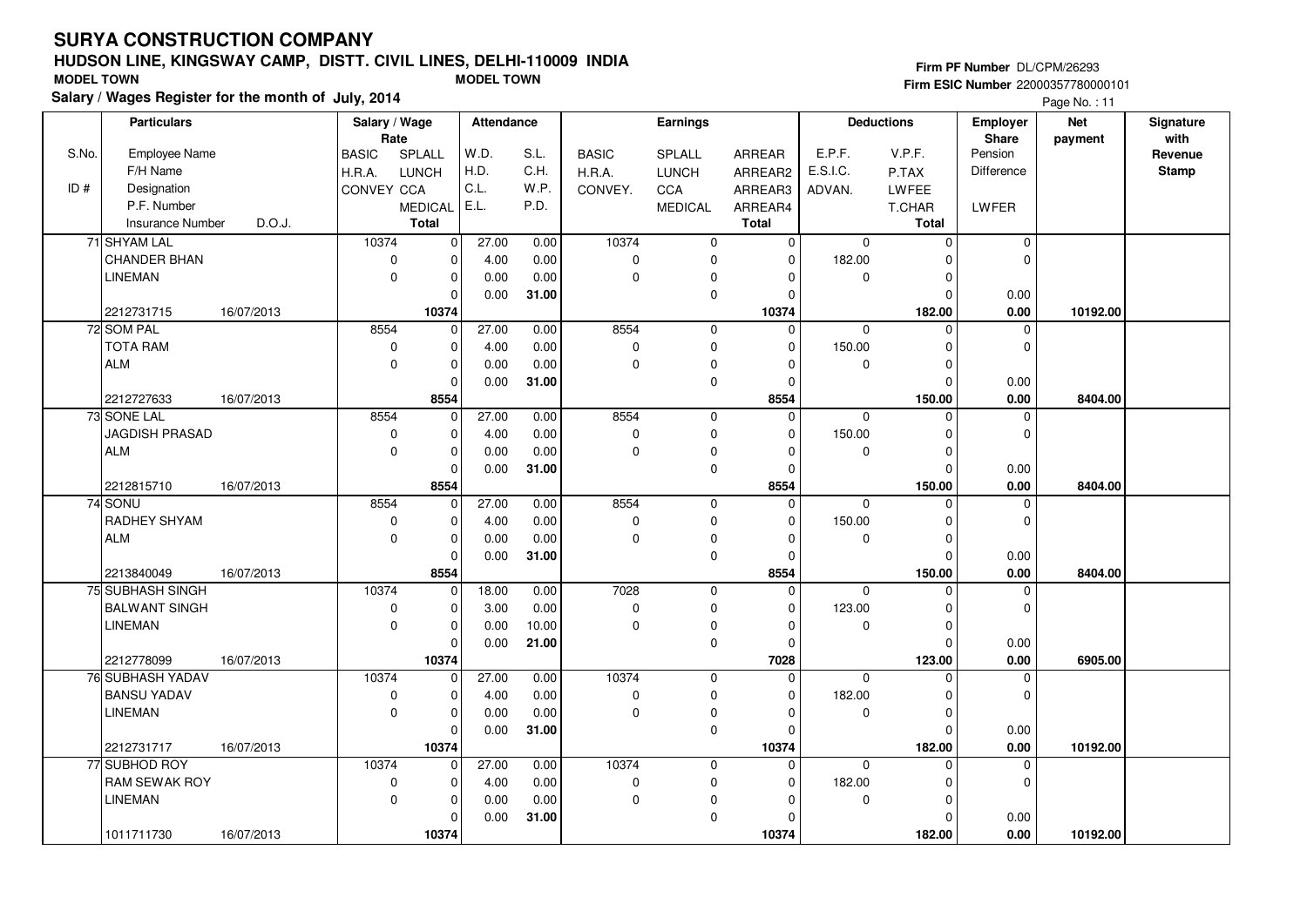#### **HUDSON LINE, KINGSWAY CAMP, DISTT. CIVIL LINES, DELHI-110009 INDIAFirm ESIC Number** 22000357780000101 **MODEL TOWN MODEL TOWN**

**Salary / Wages Register for the month of July, 2014**

**Firm PF Number** DL/CPM/26293

|       | <b>Particulars</b>      |            | Salary / Wage<br>Rate |                | <b>Attendance</b> |       |              | Earnings            |              |             | <b>Deductions</b> | Employer<br>Share | <b>Net</b><br>payment | Signature<br>with |
|-------|-------------------------|------------|-----------------------|----------------|-------------------|-------|--------------|---------------------|--------------|-------------|-------------------|-------------------|-----------------------|-------------------|
| S.No. | <b>Employee Name</b>    |            | <b>BASIC</b>          | SPLALL         | W.D.              | S.L.  | <b>BASIC</b> | SPLALL              | ARREAR       | E.P.F.      | V.P.F.            | Pension           |                       | Revenue           |
|       | F/H Name                |            | H.R.A.                | LUNCH          | H.D.              | C.H.  | H.R.A.       | <b>LUNCH</b>        | ARREAR2      | E.S.I.C.    | P.TAX             | <b>Difference</b> |                       | <b>Stamp</b>      |
| ID#   | Designation             |            | <b>CONVEY CCA</b>     |                | C.L.              | W.P.  | CONVEY.      | <b>CCA</b>          | ARREAR3      | ADVAN.      | LWFEE             |                   |                       |                   |
|       | P.F. Number             |            |                       | <b>MEDICAL</b> | E.L.              | P.D.  |              | <b>MEDICAL</b>      | ARREAR4      |             | T.CHAR            | LWFER             |                       |                   |
|       | <b>Insurance Number</b> | D.O.J.     |                       | <b>Total</b>   |                   |       |              |                     | <b>Total</b> |             | Total             |                   |                       |                   |
|       | 78 SUKHBIR SINGH        |            | 8554                  | $\mathbf 0$    | 27.00             | 0.00  | 8554         | 0                   | $\mathbf 0$  | $\mathbf 0$ | $\mathbf 0$       | 0                 |                       |                   |
|       | <b>VIJAY PAL SINGH</b>  |            | $\mathbf 0$           | $\mathbf 0$    | 4.00              | 0.00  | $\mathbf 0$  | 0                   | $\Omega$     | 150.00      | $\Omega$          | $\Omega$          |                       |                   |
|       | <b>ALM</b>              |            | $\mathbf 0$           | $\mathbf 0$    | 0.00              | 0.00  | $\mathbf 0$  | 0                   | 0            | $\mathbf 0$ | $\mathbf 0$       |                   |                       |                   |
|       |                         |            |                       | $\mathbf 0$    | 0.00              | 31.00 |              | 0                   | $\Omega$     |             | $\Omega$          | 0.00              |                       |                   |
|       | 1013637855              | 16/07/2013 |                       | 8554           |                   |       |              |                     | 8554         |             | 150.00            | 0.00              | 8404.00               |                   |
|       | 79 SUMIT KUMAR          |            | 8554                  | $\mathbf 0$    | 26.00             | 0.00  | 8278         | $\mathbf 0$         | $\Omega$     | $\mathbf 0$ | $\Omega$          | $\Omega$          |                       |                   |
|       | <b>RAGHUBIR SINGH</b>   |            | 0                     | $\mathbf 0$    | 4.00              | 0.00  | $\pmb{0}$    | 0                   | $\mathbf 0$  | 145.00      | $\mathbf 0$       | $\mathbf 0$       |                       |                   |
|       | <b>ALM</b>              |            | $\mathbf 0$           | $\mathbf 0$    | 0.00              | 1.00  | $\mathbf 0$  | 0                   | $\Omega$     | 0           | $\Omega$          |                   |                       |                   |
|       |                         |            |                       | $\mathbf 0$    | 0.00              | 30.00 |              | 0                   | 0            |             | $\mathbf 0$       | 0.00              |                       |                   |
|       | 2212731719              | 16/07/2013 |                       | 8554           |                   |       |              |                     | 8278         |             | 145.00            | 0.00              | 8133.00               |                   |
|       | 80 SUNIL KUMAR          |            | 10374                 | $\mathbf{0}$   | 27.00             | 0.00  | 10374        | $\mathbf 0$         | $\mathbf 0$  | $\mathbf 0$ | $\Omega$          | $\mathbf 0$       |                       |                   |
|       | TEJ NARAIN RAI          |            | 0                     | $\mathbf 0$    | 4.00              | 0.00  | $\mathbf 0$  | 0                   | $\Omega$     | 182.00      | $\Omega$          | $\Omega$          |                       |                   |
|       | LINEMAN                 |            | $\mathbf 0$           | $\mathbf 0$    | 0.00              | 0.00  | $\mathbf 0$  | 0                   | $\Omega$     | 0           | $\mathbf 0$       |                   |                       |                   |
|       |                         |            |                       | $\Omega$       | 0.00              | 31.00 |              | $\mathsf{O}\xspace$ | $\Omega$     |             | $\Omega$          | 0.00              |                       |                   |
|       | 2213134285              | 16/07/2013 |                       | 10374          |                   |       |              |                     | 10374        |             | 182.00            | 0.00              | 10192.00              |                   |
|       | 81 SURENDER KUMAR       |            | 10374                 | $\mathbf 0$    | 21.00             | 0.00  | 8031         | $\mathbf 0$         | $\Omega$     | $\mathbf 0$ | $\Omega$          | $\mathbf 0$       |                       |                   |
|       | <b>BABU RAM PAL</b>     |            | 0                     | $\mathbf 0$    | 3.00              | 0.00  | $\pmb{0}$    | $\mathsf 0$         | $\Omega$     | 141.00      | $\mathbf 0$       | $\mathbf 0$       |                       |                   |
|       | <b>LINEMAN</b>          |            | $\mathbf 0$           | $\pmb{0}$      | 0.00              | 7.00  | $\mathbf 0$  | 0                   | $\Omega$     | 0           | $\Omega$          |                   |                       |                   |
|       |                         |            |                       | $\mathbf 0$    | 0.00              | 24.00 |              | 0                   | $\Omega$     |             | $\Omega$          | 0.00              |                       |                   |
|       | 1013668674              | 16/07/2013 |                       | 10374          |                   |       |              |                     | 8031         |             | 141.00            | 0.00              | 7890.00               |                   |
|       | 82 SURESH PAL           |            | 8554                  | $\mathbf 0$    | 27.00             | 0.00  | 8554         | 0                   | $\mathbf 0$  | $\Omega$    | $\Omega$          | $\mathbf 0$       |                       |                   |
|       | <b>RAM SAWROOP</b>      |            | 0                     | $\pmb{0}$      | 4.00              | 0.00  | $\mathbf 0$  | 0                   | $\Omega$     | 150.00      | $\Omega$          | $\Omega$          |                       |                   |
|       | <b>ALM</b>              |            | $\mathbf 0$           | $\mathbf 0$    | 0.00              | 0.00  | $\Omega$     | 0                   | $\Omega$     | $\mathbf 0$ | $\mathbf 0$       |                   |                       |                   |
|       |                         |            |                       | $\mathbf 0$    | 0.00              | 31.00 |              | 0                   | $\mathbf 0$  |             | $\mathbf 0$       | 0.00              |                       |                   |
|       | 1013583463              | 16/07/2013 |                       | 8554           |                   |       |              |                     | 8554         |             | 150.00            | 0.00              | 8404.00               |                   |
|       | 83 SUSHIL KUMAR         |            | 10374                 | $\mathbf 0$    | 27.00             | 0.00  | 10374        | $\mathbf 0$         | $\mathbf 0$  | $\mathbf 0$ | $\Omega$          | 0                 |                       |                   |
|       | <b>KRISHAN PAL</b>      |            | 0                     | $\mathbf 0$    | 4.00              | 0.00  | $\mathbf 0$  | 0                   | $\Omega$     | 182.00      | $\Omega$          | $\Omega$          |                       |                   |
|       | <b>LINEMAN</b>          |            | $\mathbf 0$           | $\mathbf 0$    | 0.00              | 0.00  | $\mathbf 0$  | 0                   | 0            | $\mathbf 0$ | $\Omega$          |                   |                       |                   |
|       |                         |            |                       | $\mathbf 0$    | 0.00              | 31.00 |              | 0                   | $\Omega$     |             | $\Omega$          | 0.00              |                       |                   |
|       | 2212727635              | 16/07/2013 |                       | 10374          |                   |       |              |                     | 10374        |             | 182.00            | 0.00              | 10192.00              |                   |
|       | 84 UDAY KUMAR           |            | 10374                 | $\mathbf 0$    | 27.00             | 0.00  | 10374        | 0                   | $\Omega$     | $\mathbf 0$ | $\Omega$          | $\Omega$          |                       |                   |
|       | TEJU SHAH               |            | 0                     | $\mathbf 0$    | 4.00              | 0.00  | $\pmb{0}$    | $\mathbf 0$         | $\mathbf 0$  | 182.00      | $\mathbf 0$       | $\Omega$          |                       |                   |
|       | <b>LINEMAN</b>          |            | $\pmb{0}$             | $\mathbf 0$    | 0.00              | 0.00  | $\mathbf 0$  | 0                   | $\Omega$     | 0           | $\Omega$          |                   |                       |                   |
|       |                         |            |                       | $\mathbf 0$    | 0.00              | 31.00 |              | 0                   | $\Omega$     |             | $\Omega$          | 0.00              |                       |                   |
|       | 2212727636              | 16/07/2013 |                       | 10374          |                   |       |              |                     | 10374        |             | 182.00            | 0.00              | 10192.00              |                   |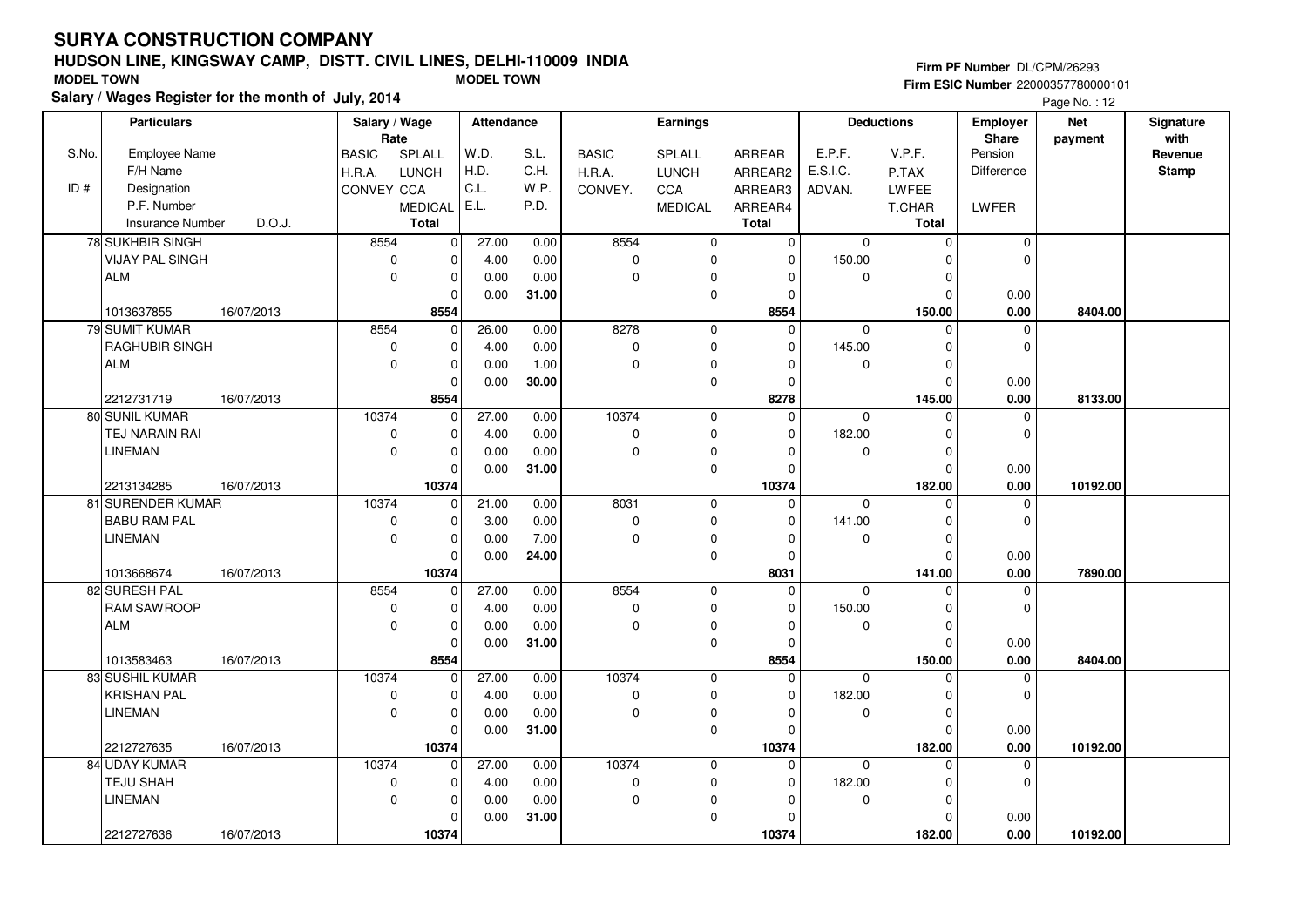#### **HUDSON LINE, KINGSWAY CAMP, DISTT. CIVIL LINES, DELHI-110009 INDIAFirm ESIC Number** 22000357780000101 **MODEL TOWN MODEL TOWN**

**Salary / Wages Register for the month of July, 2014**

**Firm PF Number** DL/CPM/26293

|       | <b>Particulars</b>   |            | Salary / Wage<br>Rate |                | <b>Attendance</b> |       | Earnings     |                |               | <b>Deductions</b> |               | <b>Employer</b><br>Share | <b>Net</b> | Signature<br>with |
|-------|----------------------|------------|-----------------------|----------------|-------------------|-------|--------------|----------------|---------------|-------------------|---------------|--------------------------|------------|-------------------|
| S.No. | <b>Employee Name</b> |            | <b>BASIC</b>          | SPLALL         | W.D.              | S.L.  | <b>BASIC</b> | SPLALL         | <b>ARREAR</b> | E.P.F.            | V.P.F.        | Pension                  | payment    | Revenue           |
|       | F/H Name             |            | H.R.A.                | <b>LUNCH</b>   | H.D.              | C.H.  | H.R.A.       | <b>LUNCH</b>   | ARREAR2       | E.S.I.C.          | P.TAX         | Difference               |            | <b>Stamp</b>      |
| ID#   | Designation          |            | CONVEY CCA            |                | C.L.              | W.P.  | CONVEY.      | CCA            | ARREAR3       | ADVAN.            | LWFEE         |                          |            |                   |
|       | P.F. Number          |            |                       | <b>MEDICAL</b> | E.L.              | P.D.  |              | <b>MEDICAL</b> | ARREAR4       |                   | <b>T.CHAR</b> | LWFER                    |            |                   |
|       | Insurance Number     | D.O.J.     |                       | <b>Total</b>   |                   |       |              |                | <b>Total</b>  |                   | Total         |                          |            |                   |
|       | 85 UMESH KUMAR       |            | 8554                  | $\mathbf 0$    | 27.00             | 0.00  | 8554         | $\mathbf 0$    | 0             | $\mathbf 0$       | $\mathbf 0$   | $\mathbf 0$              |            |                   |
|       | <b>LAL CHAND</b>     |            | $\mathbf 0$           | $\mathbf 0$    | 4.00              | 0.00  | $\pmb{0}$    | $\mathbf 0$    | $\Omega$      | 150.00            | $\Omega$      | $\Omega$                 |            |                   |
|       | <b>ALM</b>           |            | $\Omega$              | $\mathbf 0$    | 0.00              | 0.00  | $\pmb{0}$    | 0              | $\Omega$      | 0                 | $\Omega$      |                          |            |                   |
|       |                      |            |                       | $\Omega$       | 0.00              | 31.00 |              | $\pmb{0}$      | $\Omega$      |                   | $\Omega$      | 0.00                     |            |                   |
|       | 2212731721           | 16/07/2013 |                       | 8554           |                   |       |              |                | 8554          |                   | 150.00        | 0.00                     | 8404.00    |                   |
|       | 86 VASHIST           |            | 8554                  | $\mathbf 0$    | 22.00             | 0.00  | 7174         | $\mathbf 0$    | $\Omega$      | 0                 | $\Omega$      | $\mathbf 0$              |            |                   |
|       | RAM DARSH YADAV      |            | $\pmb{0}$             | $\mathbf 0$    | 4.00              | 0.00  | $\mathbf 0$  | $\pmb{0}$      | $\Omega$      | 126.00            | O             | $\mathbf 0$              |            |                   |
|       | <b>ALM</b>           |            | $\Omega$              | $\mathbf 0$    | 0.00              | 5.00  | $\pmb{0}$    | 0              | $\Omega$      | 0                 | $\Omega$      |                          |            |                   |
|       |                      |            |                       | $\Omega$       | 0.00              | 26.00 |              | $\mathbf 0$    | $\Omega$      |                   | $\Omega$      | 0.00                     |            |                   |
|       | 2212778139           | 16/07/2013 |                       | 8554           |                   |       |              |                | 7174          |                   | 126.00        | 0.00                     | 7048.00    |                   |
|       | 87 VEER PAL          |            | 8554                  | $\mathbf 0$    | 27.00             | 0.00  | 8554         | $\mathbf 0$    | $\mathbf 0$   | $\mathbf 0$       | $\Omega$      | $\mathbf 0$              |            |                   |
|       | CHHOTE LAL           |            | $\mathbf 0$           | $\mathbf 0$    | 4.00              | 0.00  | $\pmb{0}$    | $\mathbf 0$    | $\Omega$      | 150.00            | $\Omega$      | $\mathbf 0$              |            |                   |
|       | ALM                  |            | $\mathbf 0$           | $\mathbf 0$    | 0.00              | 0.00  | $\mathbf 0$  | $\mathbf 0$    | $\Omega$      | 0                 | $\Omega$      |                          |            |                   |
|       |                      |            |                       | $\Omega$       | 0.00              | 31.00 |              | $\mathbf 0$    | $\Omega$      |                   | $\Omega$      | 0.00                     |            |                   |
|       | 1013583474           | 16/07/2013 |                       | 8554           |                   |       |              |                | 8554          |                   | 150.00        | 0.00                     | 8404.00    |                   |
|       | 88 VIJAY KUMAR       |            | 10374                 | $\Omega$       | 26.00             | 0.00  | 10039        | $\mathbf 0$    | $\Omega$      | 0                 | $\Omega$      | $\Omega$                 |            |                   |
|       | SIRJANAND SINGH      |            | 0                     | $\mathbf 0$    | 4.00              | 0.00  | $\pmb{0}$    | $\mathbf 0$    | $\Omega$      | 176.00            | $\Omega$      | $\mathbf 0$              |            |                   |
|       | <b>LINEMAN</b>       |            | 0                     | $\mathbf 0$    | 0.00              | 1.00  | $\pmb{0}$    | 0              | $\Omega$      | 0                 | 0             |                          |            |                   |
|       |                      |            |                       | $\Omega$       | 0.00              | 30.00 |              | $\mathbf 0$    | $\Omega$      |                   | $\Omega$      | 0.00                     |            |                   |
|       | 2212731726           | 16/07/2013 |                       | 10374          |                   |       |              |                | 10039         |                   | 176.00        | 0.00                     | 9863.00    |                   |
|       | 89 VIPIN KUMAR       |            | 8554                  | $\mathbf 0$    | 27.00             | 0.00  | 8554         | $\mathbf 0$    | 0             | 0                 | $\Omega$      | $\mathbf 0$              |            |                   |
|       | SHRI KRISHAN         |            | $\mathbf 0$           | $\Omega$       | 4.00              | 0.00  | $\mathbf 0$  | $\pmb{0}$      | $\Omega$      | 150.00            | $\Omega$      | $\mathbf 0$              |            |                   |
|       | ALM                  |            | $\mathbf 0$           | $\mathbf 0$    | 0.00              | 0.00  | $\mathbf 0$  | 0              | $\Omega$      | 0                 | $\Omega$      |                          |            |                   |
|       |                      |            |                       | $\Omega$       | 0.00              | 31.00 |              | $\pmb{0}$      | $\Omega$      |                   | $\Omega$      | 0.00                     |            |                   |
|       | 2212728045           | 16/07/2013 |                       | 8554           |                   |       |              |                | 8554          |                   | 150.00        | 0.00                     | 8404.00    |                   |
|       | 90 VIRENDER KUMAR    |            | 8554                  | $\mathbf 0$    | 27.00             | 0.00  | 8554         | $\mathbf 0$    | $\Omega$      | 0                 | $\Omega$      | $\mathbf 0$              |            |                   |
|       | <b>KEDARI PAL</b>    |            | 0                     | $\Omega$       | 4.00              | 0.00  | $\pmb{0}$    | $\mathbf 0$    | $\Omega$      | 150.00            | $\Omega$      | $\Omega$                 |            |                   |
|       | <b>ALM</b>           |            | $\Omega$              | $\mathbf 0$    | 0.00              | 0.00  | $\mathbf 0$  | $\pmb{0}$      | $\Omega$      | 0                 | $\Omega$      |                          |            |                   |
|       |                      |            |                       | $\Omega$       | 0.00              | 31.00 |              | $\mathbf 0$    | 0             |                   | $\Omega$      | 0.00                     |            |                   |
|       | 2212778145           | 16/07/2013 |                       | 8554           |                   |       |              |                | 8554          |                   | 150.00        | $0.00\,$                 | 8404.00    |                   |
|       | 91 VISHNU PANDIT     |            | 10374                 | $\Omega$       | 27.00             | 0.00  | 10374        | $\mathbf 0$    | 0             | 0                 | $\Omega$      | $\mathbf 0$              |            |                   |
|       | KHUSHNANDAN PANDIT   |            | 0                     | $\mathbf 0$    | 4.00              | 0.00  | $\pmb{0}$    | 0              | $\Omega$      | 182.00            | O             | $\mathbf 0$              |            |                   |
|       | <b>LINEMAN</b>       |            | $\Omega$              | $\mathbf 0$    | 0.00              | 0.00  | $\pmb{0}$    | $\mathbf 0$    | $\Omega$      | 0                 | $\Omega$      |                          |            |                   |
|       |                      |            |                       | $\Omega$       | 0.00              | 31.00 |              | $\mathbf 0$    | $\Omega$      |                   | $\Omega$      | 0.00                     |            |                   |
|       | 2212728050           | 16/07/2013 |                       | 10374          |                   |       |              |                | 10374         |                   | 182.00        | 0.00                     | 10192.00   |                   |